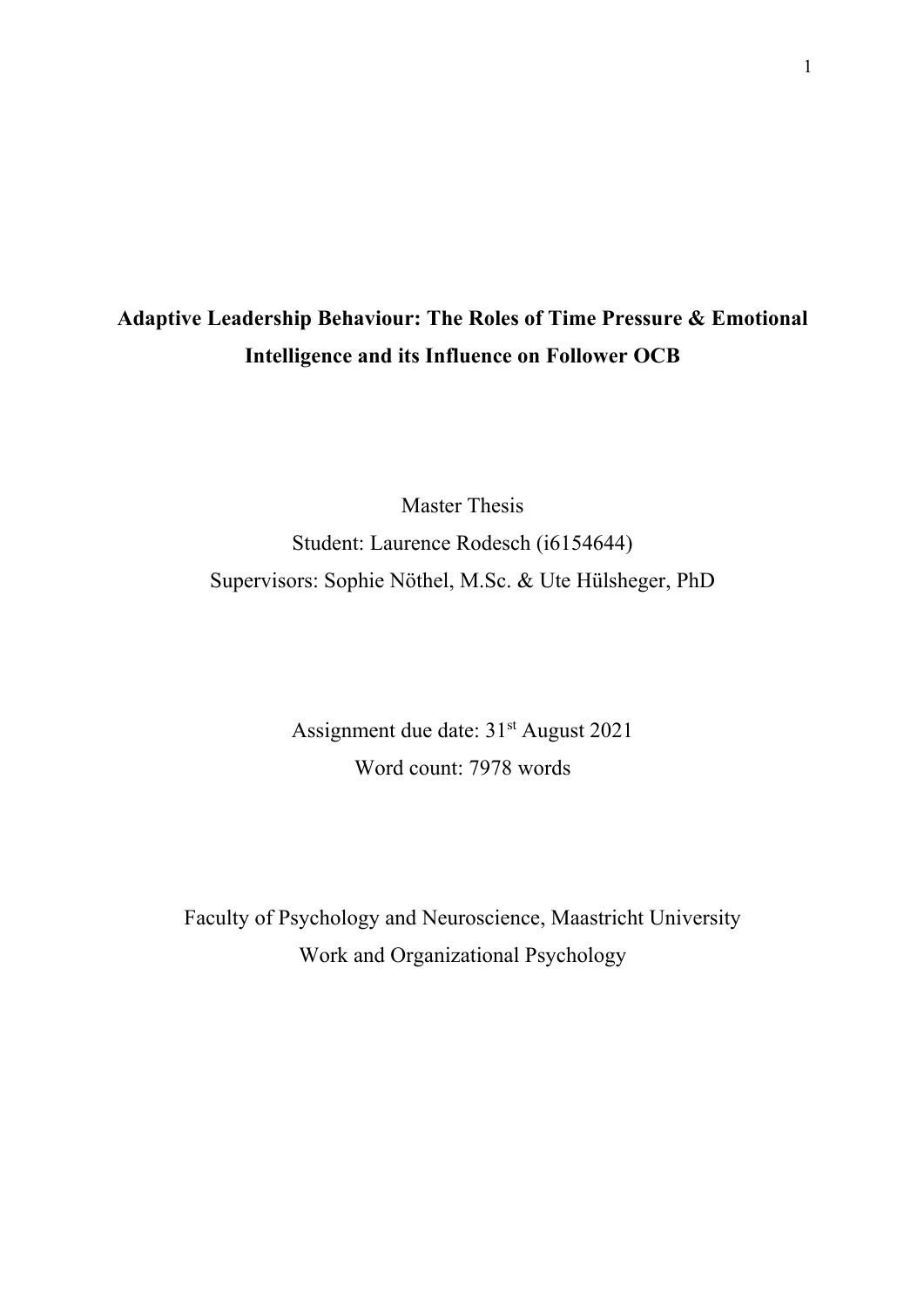## **Abstract**

Adaptive leadership has gained prominence in research and organizational practice in today's rapidly changing, uncertain and ambiguous times. Adaptive leadership behaviour enables leaders to react adequately and flexibly to new and changing situations in the work environment. However, the weekly precursors and consequences of adaptive leadership behaviour are still largely unknown. Therefore, this study employs a 5-week diary study among 86 leader-follower dyads to assess the influence of weekly time pressure on weekly adaptive leadership behaviour, the moderating role of weekly emotional intelligence in this relationship and the impact of weekly adaptive leadership behaviour on weekly follower organizational citizenship behaviour. Results revealed, in contrast to expectations and previous findings, that weekly time pressure is significantly and positively related to weekly adaptive leadership behaviour. No strong evidence could be found for the moderation effect of weekly emotional intelligence in this relationship, the direct effect of weekly adaptive leadership behaviour on follower's weekly organizational citizenship behaviour and the complete moderated mediation model. Nevertheless, this study contributes to a more comprehensive understanding of adaptive leadership by highlighting weekly time pressure as a significant and positive predictor of adaptive leadership behaviour.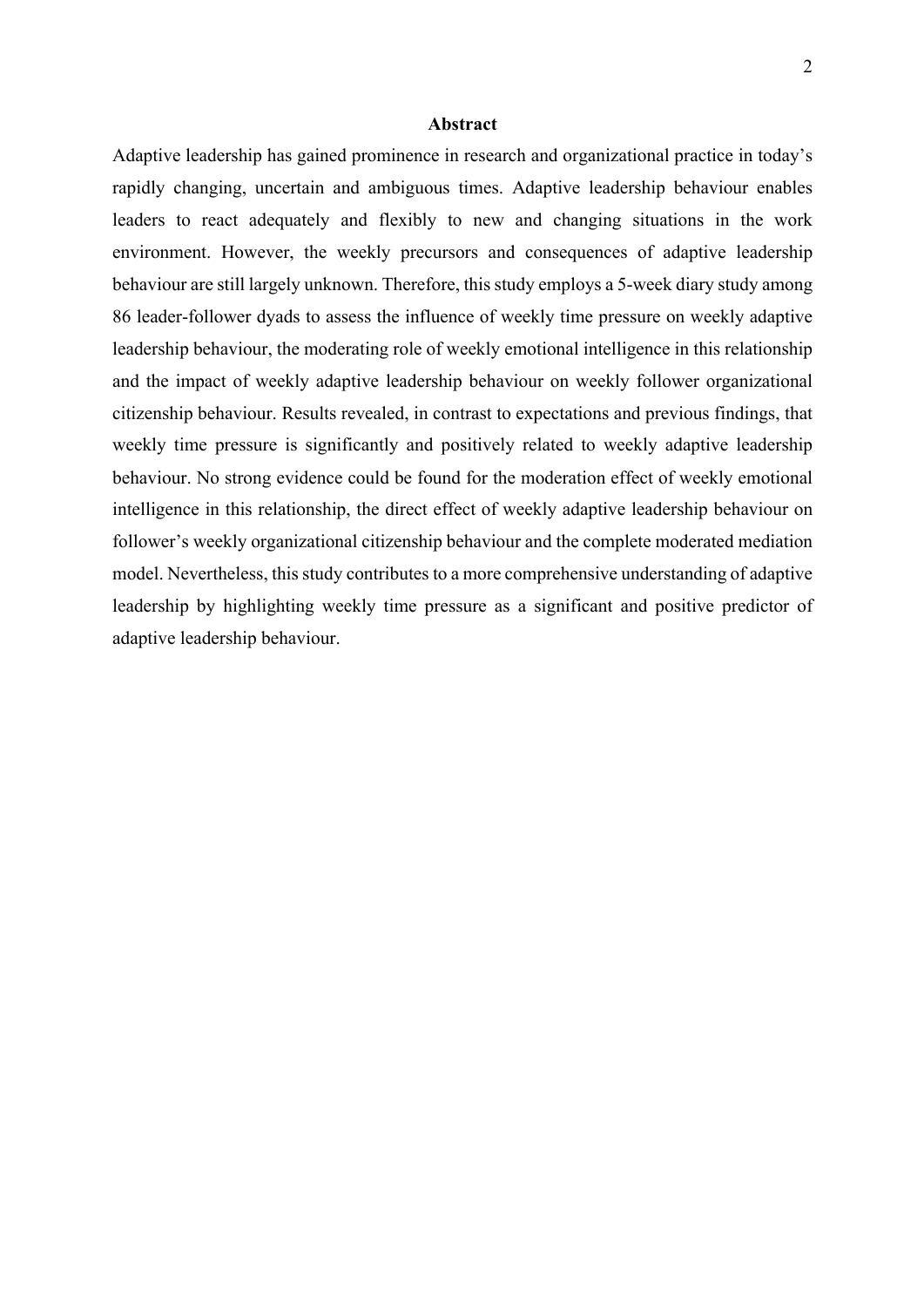# **Contents**

| The Influence of Weekly Time Pressure on Weekly Adaptive Leadership Behaviour 7 |
|---------------------------------------------------------------------------------|
|                                                                                 |
| Weekly Adaptive Leadership and Weekly Organizational Citizenship Behaviour  10  |
| Weekly Adaptive Leadership as a Mediator & the Complete Model 11                |
|                                                                                 |
|                                                                                 |
|                                                                                 |
|                                                                                 |
|                                                                                 |
|                                                                                 |
|                                                                                 |
|                                                                                 |
|                                                                                 |
|                                                                                 |
|                                                                                 |
|                                                                                 |
|                                                                                 |
|                                                                                 |
|                                                                                 |
|                                                                                 |
|                                                                                 |
|                                                                                 |
|                                                                                 |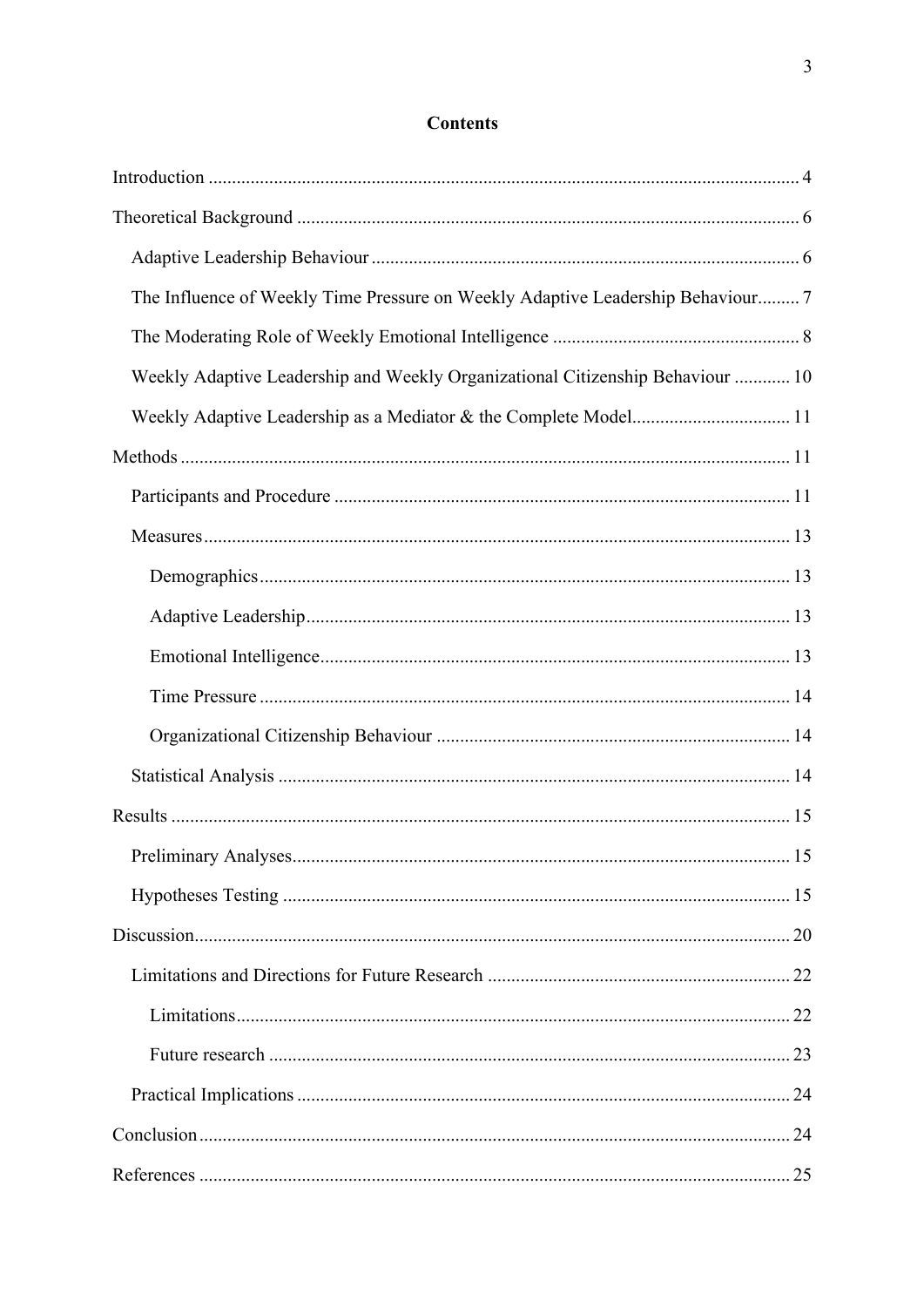In response to the drawbacks of mostly static and leader-centric contingency approaches of leadership that narrowly focus on few situation variables, the construct of adaptive leadership has recently been developed (Nöthel et al., 2021; Yukl, 2010 ; DeRue, 2011). The adaptive leadership theory conceptualizes leadership in terms of a socially complex and adaptive process and thus extends the dominant theoretical paradigms in the leadership literature (DeRue, 2011). Adaptive leadership involves changing behaviour appropriately when the situation shifts (Yukl & Mahsud, 2010). This type of leadership has become essential in today's organizations due to the rapid increase in pace of changes (Dess & Picken, 2000). Those changes include, amongst others, increased globalization, rapid technological progress, more diverse workforces, growing visibility of leader actions and concern for outcomes besides profit, such as sustainability and environmental impact (Burke & Cooper, 2004). The current COVID-19 pandemic with its induced uncertainties and ambiguities, as well as the consequent increased use of virtual interaction further adds to the challenge of organizations trying to remain competitive. Adaptive leaders contribute to the success of organizational outcomes by showing the ability to lead during organizational change and motivating employees to discover creative and innovative solutions (Heifetz, 2004). Thus, during rapidly changing, uncertain and ambiguous times, the leaders' ability to appropriately and flexibly respond to new and changing demands in their workplace, known as adaptive leadership behaviour, may be imperative to ensure the functioning of organizations.

Naturally, adaptive leadership behaviour is influenced by several external factors, as well as different individual characteristics. Despite the importance of time pressure in organizational settings, it is still unclear how time pressure influences adaptive leadership behaviour. Furthermore, to date, little is known about the person related boundary conditions that could serve as a protective factor in this relationship, such as emotional intelligence (EI). Lastly, notwithstanding the growing significance of extra-role employee performance, namely employees' organizational citizenship behaviour (OCB), little is known about the impact that adaptive leadership behaviour can have on OCB. Investigating the role of time pressure, EI and OCB, in the context of adaptive leadership is important, however, to address the considerable obscurity about the nature of adaptive leadership and to reduce the lack of research on the antecedents and consequences of adaptive leadership behaviour (Yukl & Mahsud, 2010).

In the present study, we therefore aim to further our understanding of the concept of adaptive leadership by investigating the role of time pressure as an antecedent to adaptive leadership, the effect of EI as a moderator in this relationship and the impact that adaptive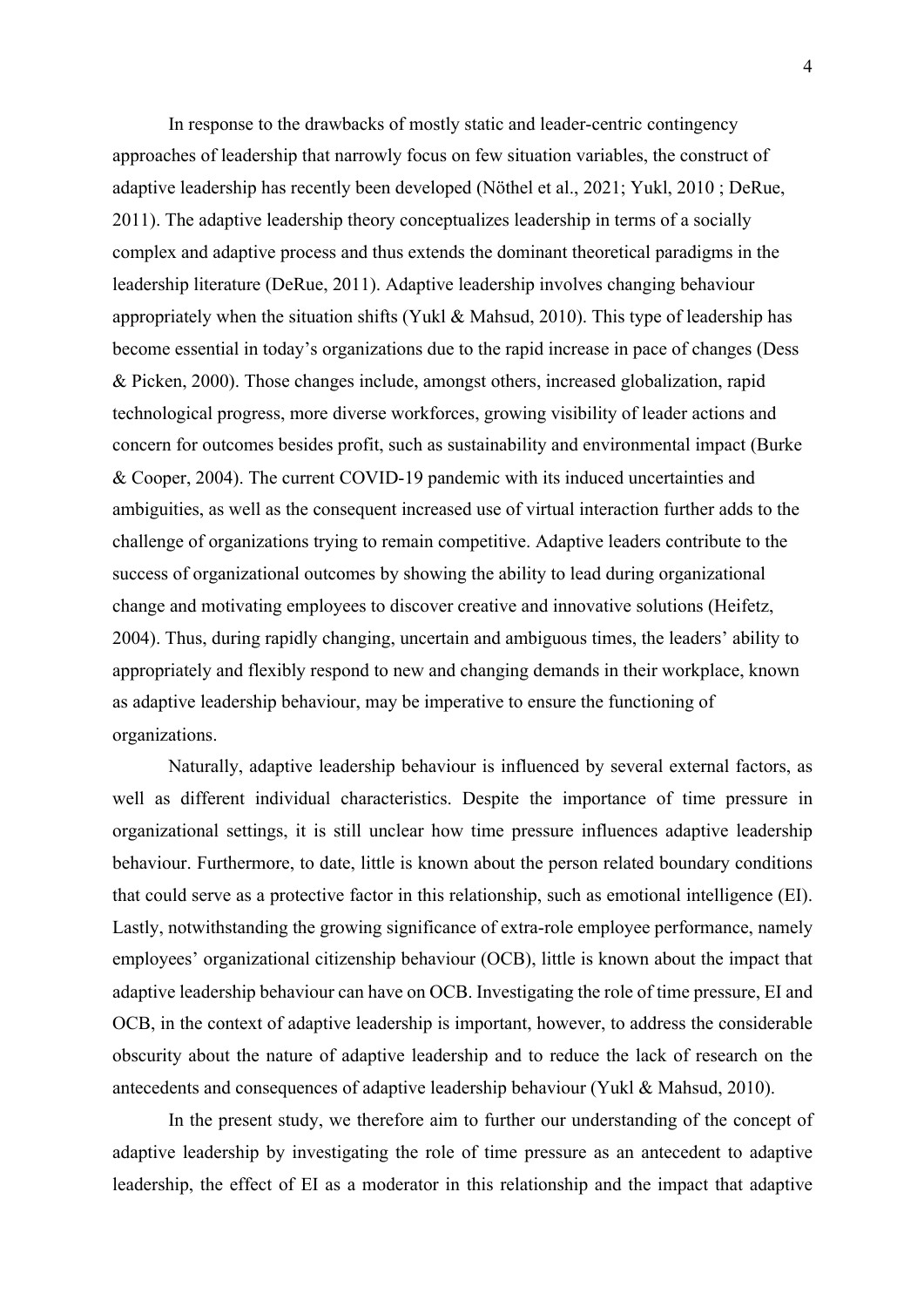leadership has on their followers' OCB. For this, we use a quantitative 5-week diary study involving leader-follower dyads to investigate within-person fluctuations in adaptive leadership behaviour, time pressure, EI and OCB. More specifically, by adopting a withinperson approach to leadership, we move away from the traditional approach of the betweenperson view of leadership, assuming that there are individual differences in leadership styles or behaviours on average (Breevaart et al., 2016). Instead, we adopt the view that adaptive leadership behaviour may fluctuate within individuals from day to day, and, hence, from week to week. Additionally, a weekly design allows to capture the considerable fluctuations in time pressure and OCB that research has highlighted (Diebig et al., 2017; Binnewies et al., 2010). Moreover, the choice of a weekly diary approach enables us to distinguish between people's general potential for displaying EI (person-level/trait EI) and whether they actually display EI in a given situation (enacted/state EI) (Pekaar et al., 2017). More generally, given the highly dynamic nature of today's world, which is characterized by rapid changes, ambiguities, and uncertainties, it makes most sense to analyse the variables in a dynamic way by using a weekly design. Lastly, besides the ability to capture these dynamic and short-term variations in the different variables, using a weekly diary design further allows for a reduction of the retrospective bias, as the questions relate to individuals' perceptions, feelings, and behaviors in a certain week (Ohly et al. 2010).

The present study contributes to the literature in the following ways. First, the results of this study extend and refine theory on adaptive leadership and help to better understand the roles of time pressure, EI and OCB in the context of adaptive leadership behaviour. More specifically, we characterize leaders' state EI as a moderating variable, buffering the negative impact of time pressure on adaptive leadership behaviour. Through this, adaptive leadership unfolds its positive effect on followers' OCB. The insights gained through this study thus provide a step forward in developing a comprehensive understanding of adaptive leadership. Secondly, by adopting a dynamic approach to EI, we examine EI closer to the work situation than prior research and thus contribute to the understanding of EI in a way that could not be extrapolated from previous work (Pekaar et al., 2017). Thus, with this study we intend to not only extend the literature on adaptive leadership, but also on emotional intelligence.

This theoretical knowledge can be applied in practice. Understanding which factors promote or hinder adaptive leadership helps to facilitate the increased use of adaptive leadership behaviour on a weekly basis, which is particularly relevant in fast-paced business environments as well as in the current and uncertain times of the COVID-19 pandemic. More precisely, the increased use of adaptive leadership behaviour in these times is not only relevant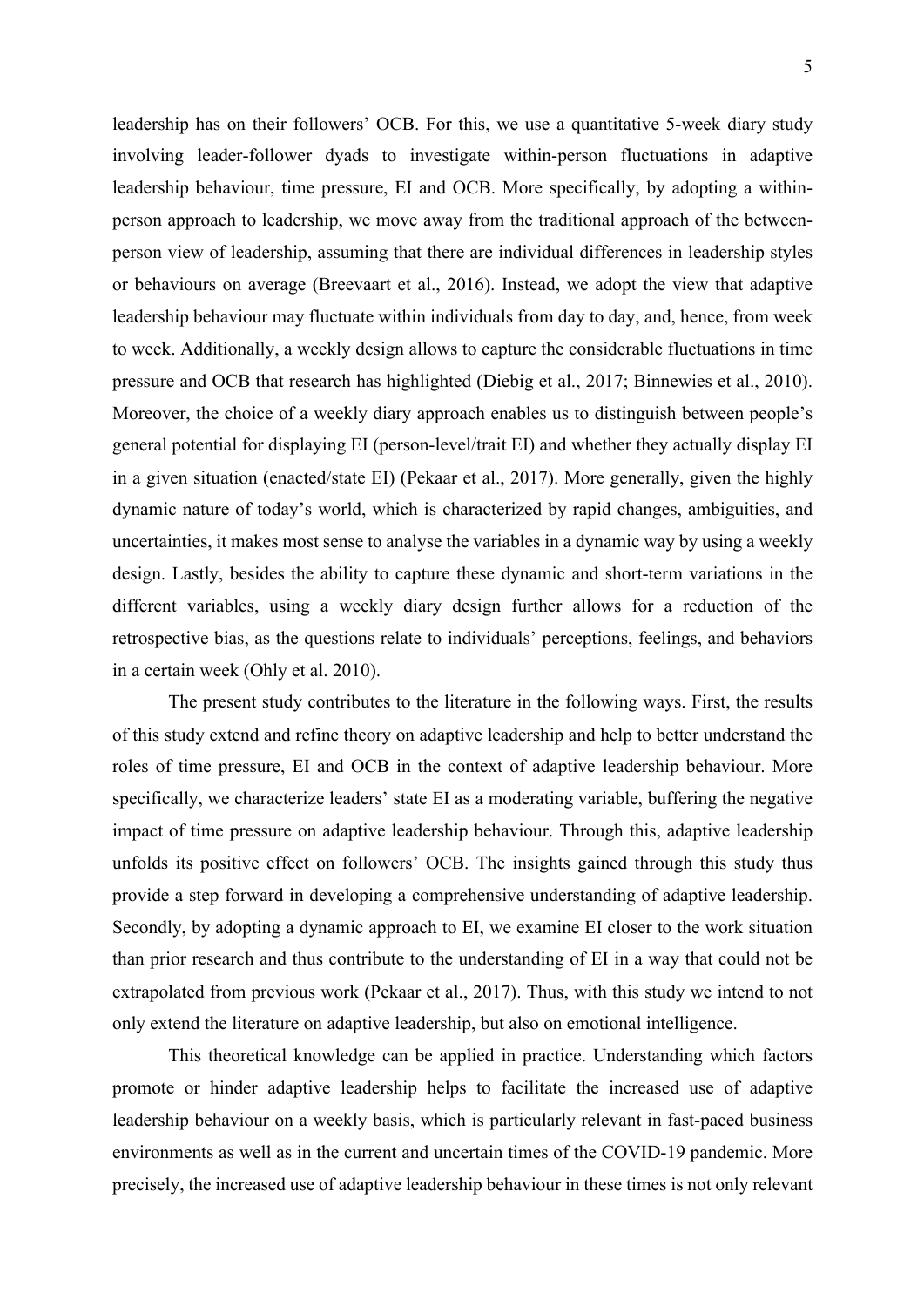but can even be advantageous for organisations. The ability of adaptive leaders to react appropriately and flexibly to new and changing demands in the work environment allows them to lead during organizational change. In addition, as already mentioned, they have the potential to encourage employees to find creative and innovative solutions and might even stimulate their employees' OCB, which contributes to the organization's competitive advantage (Heifetz, 2004). Hence, the increased presence of adaptive leaders may contribute to the success of organizational outcomes and might be essential to ensure the functioning of organizations. Understanding the antecedents of adaptive leadership behaviour and its associated benefits could therefore enable and encourage the creation of a favourable work environment that stimulates adaptive leadership behaviour.

#### **Theoretical Background**

#### **Adaptive Leadership Behaviour**

Adaptive leadership behaviour includes four main aspects, namely *accurately perceiving situational demands, maintaining a toolbox of behavioural strategies, balancing opposing demands, and appropriately and flexibly applying these behaviours* (Nöthel et al., 2021). Adaptive leaders should be capable of identifying adaptive pressures, thus, to understand situational demands such as followers' needs or environmental demands, so that they can adjust their behaviour accordingly (Kaplan & Kaiser, 2003). The correct identification of situational cues forms the informative basis for further action, which enables leaders to anticipate what will be required in a particular situation and how to respond appropriately (Ployhart & Bliese, 2006).

For an appropriate reaction to take place, possessing various behavioural strategies from which the leader can choose the best-fitting behaviour for a certain situation is of great importance (Ployhart & Bliese, 2006). The behaviours of choice can range from taking over control if needed to renouncing authority to others when required, and hence can span from authoritarian leadership to participative leadership (Nöthel et al., 2021).

Next, the ability to balance conflicting requirements when confronted with opposing demands is paramount for an appropriate behavioural reaction. This capability is especially relevant in dynamic and complex environments, which are characterized by ambiguous situations that can be solved by many possible solutions, as well as seemingly incompatible situational demands. Thus, to balance opposing demands, adaptive leaders need to accept and acknowledge those incompatible demands to be able to react to them in an appropriate manner (Nöthel et al., 2021).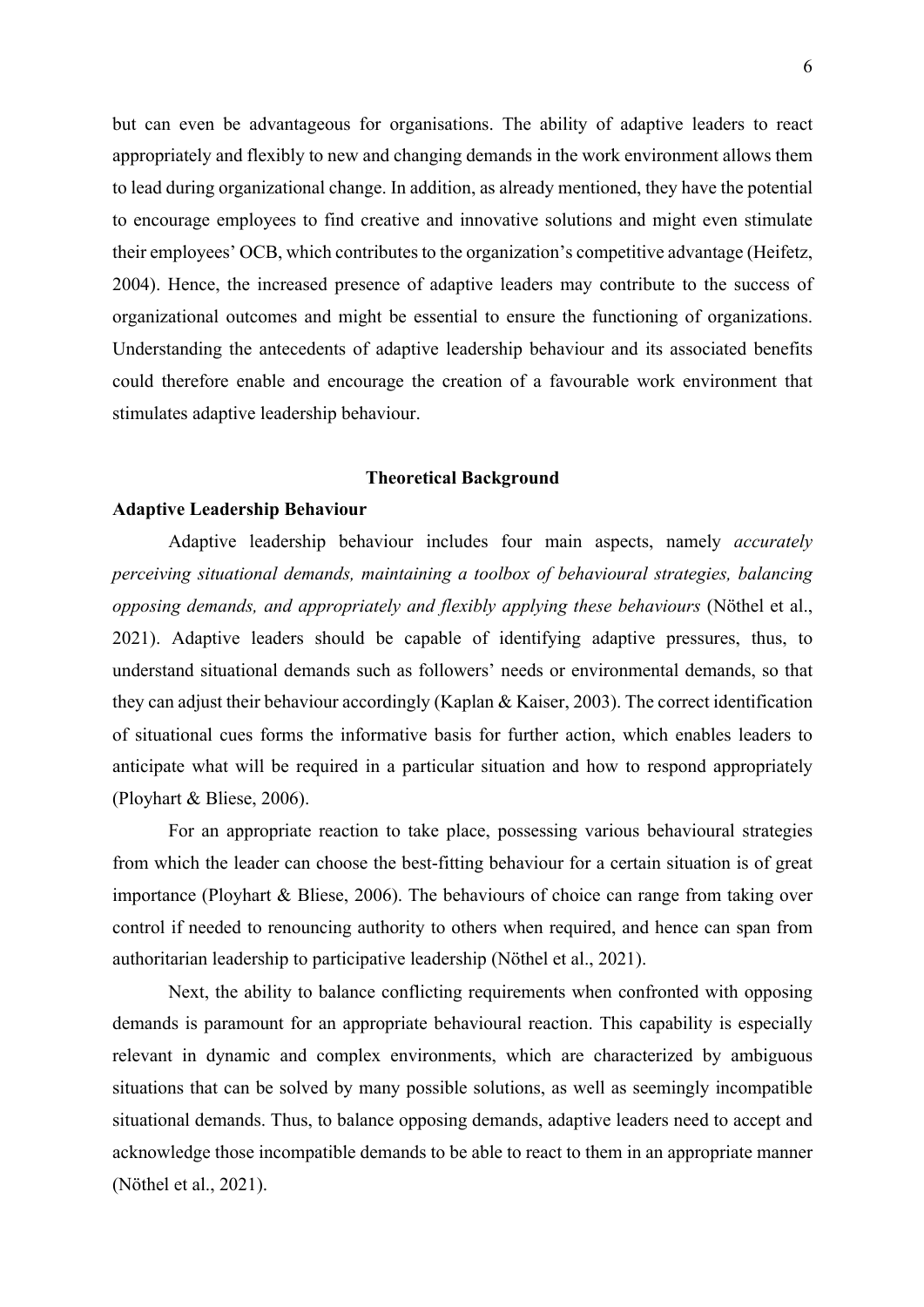Lastly, a key factor for the success of adaptive leadership behaviour is the ability to apply the behaviours from the behavioural repertoire in a flexible and appropriate manner. This is determined by the previously mentioned behaviours. The accurate assessment of adaptive pressures is needed to understand the requirements of a specific situation. The sustainment of a large variety of behavioural strategies and the balancing of opposing demands then help adaptive leaders to choose and apply the most appropriate behaviour for the assessed situation from which eventually emerges successful adaptive leadership behaviour (Ployhart & Bliese, 2006; Yukl & Mahsud, 2010). Thus, by correctly assessing situations and having the capability to selectively make use of a variety of behaviours, adaptive leaders have the skills needed to respond flexibly and appropriately to changing situations that are common in these rapidly changing, ambiguous and uncertain times (Yukl & Mahsud, 2010; Nöthel et al., 2021).

# **The Influence of Weekly Time Pressure on Weekly Adaptive Leadership Behaviour**

Time pressure is particularly prevalent in today's competitive and rapidly changing organizational environments that require effective adaptive leadership. It is known to be one of the most influential stressors in the workplace and is a pervasive problem, affecting all professional and occupational groups (Bakker & Demerouti, 2007; Yamani et al., 2014). This stressor can have detrimental effects on employees' physical and psychological health, and negatively impacts leadership (Bakker & Demerouti, 2007; Melamed et al., 2006; Dóci et al., 2020). These negative consequences surface because as time pressure increases, psychological resources increasingly have to be diverted to deal with this stressor until the resources are depleted and the individual is unable to further cope with work (Bakker & Demerouti, 2007). The Conservation of Resources (COR) theory indeed predicts this by suggesting that using resources to prevent further resource loss makes people increasingly vulnerable to time pressure and its negative consequences (Hobfoll, 2001).

Time pressure was also implied to be an important determinant of adaptive leadership functioning (Harms, 2017). More specifically, it has been shown that time pressure not only negatively affects the resources required to deal with this stressor, but also negatively influences the cognitive resources needed to engage in important processes of adaptive leadership (Thompson, 2010). Adaptive leaders must be able to dedicate significant cognitive resources to address problems and to engage in decision-making, while at the same time maintaining awareness of situational factors that might impact the decision-making parameters (Gibson et al., 1993; Mumford et al., 2007). The exposure to time pressure reduces the availability of the resources necessary for these processes and thus impairs complex cognitive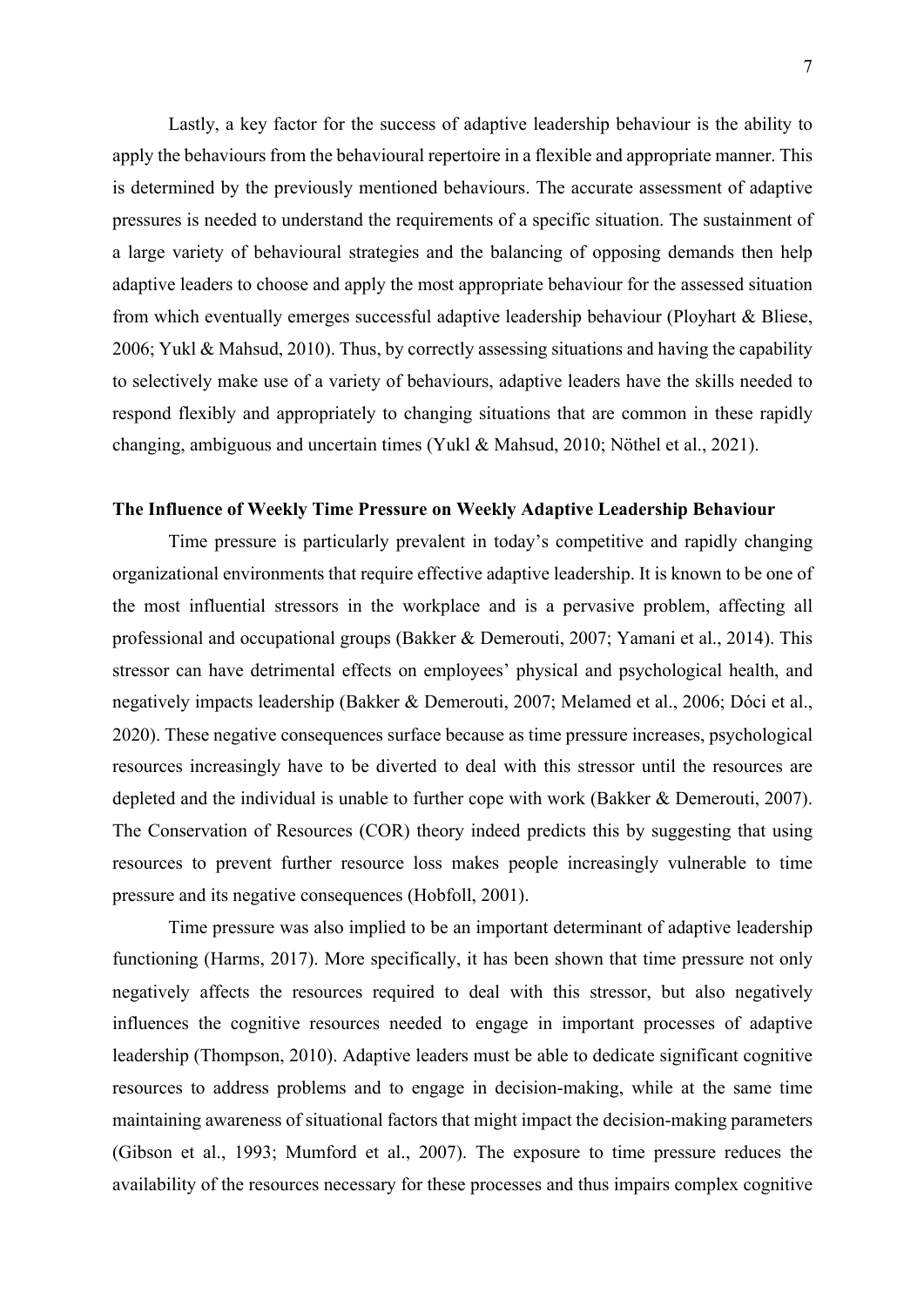functioning and increases the use of heuristics (Amsten, 1998; Driskell & Salas, 1991). Furthermore, high levels of time pressure can lead to the decreased likelihood of adaptive leaders considering alternative solutions to problems (Hunter et al., 2011).

Relating to the four main aspects of adaptive leadership behaviour mentioned above, time pressure exhausts the cognitive resources necessary to accurately identify and understand situational demands. This then further impedes leaders' ability to balance opposing demands and prevents them from choosing the best-fitting behaviour for a certain situation. Consequently, the leaders' ability to flexibly and appropriately apply the behaviours from the behavioural repertoire is negatively affected. Hence, leaders with depleted psychological resources are unable to engage in successful adaptive leadership behaviours (Eubanks & Mumford, 2010).

It is important to note that perceived time pressure within working weeks is subject to considerable fluctuations (Diebig et al., 2017). Additionally, adaptive leadership behaviour varies over time because leaders do not always behave consistently (Johnson et al., 2012). Johnson et al. (2012) determined that a leader who acts adaptively at one point in time may not necessarily do so at another point of time, as adaptive leadership behaviour largely depends on situation-based factors such as time pressure (Tims et al., 2011). Thus, in order to capture these short-term fluctuations in adaptive leadership behaviour and time pressure, a weekly perspective of adaptive leadership behaviour and time pressure is adopted.

Therefore, if high levels of weekly time pressure result in the depletion of resources necessary to engage in adaptive leadership processes, namely to understand and accurately perceive situational factors and react appropriately, as well as to make effective decisions and consider alternative solutions, the following hypothesis results:

*H1: Weekly time pressure is negatively related to weekly adaptive leadership behaviour.*

## **The Moderating Role of Weekly Emotional Intelligence**

Stress does not always arise directly from the pressure source itself, but rather from the individual perception of this pressure. Hence, individual differences variables that influence this perception, such as emotional intelligence, should be considered (Wu, 2011). Emotional intelligence (EI) generally refers to a set of hierarchically organized core competencies and skills relevant for identifying, expressing, processing, and regulating emotions, in the self and in others (Salovey et al., 2001). Accordingly, EI is traditionally defined either as a set of abilities or as a stable trait (Zeidner et al., 2008). However, more recent approaches highlight a limitation of this perspective (Pekaar et al., 2017). By defining EI as a stable trait and thus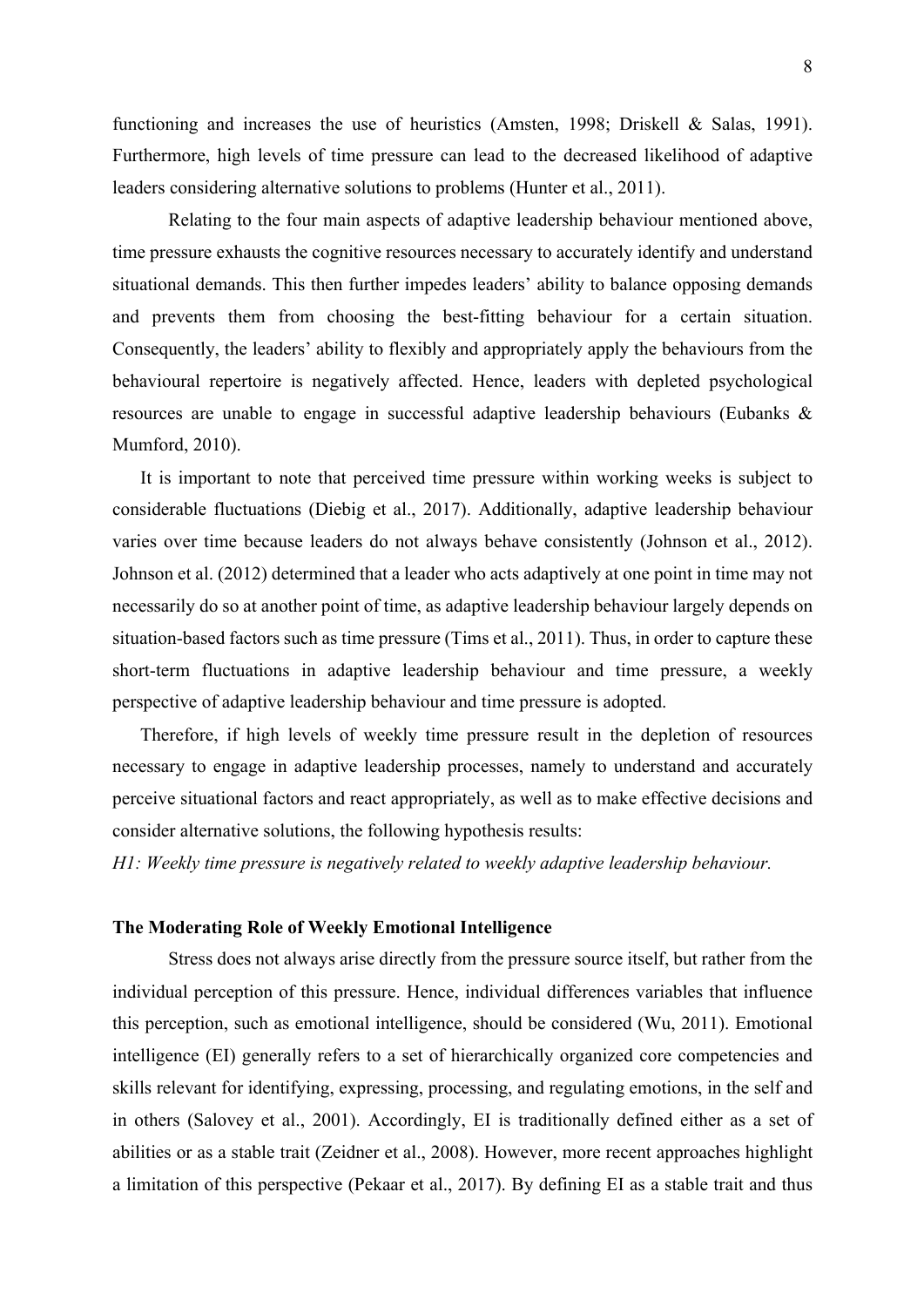assessing the construct at a single point in time, one can measure a person's potential to use EI without, however, revealing the situations in which one tends to actually make use of their EI (Elfenbein, 2016). The enactment of EI is said to fluctuate depending on contextual or individual factors, such as motivation (Pekaar et al., 2017). Thus, individuals with high trait EI can experience high state EI, but also low state EI in the case where contextual or individual factors impede the enactment of EI. Hence, by characterizing EI as a dynamic construct by focusing on whether individuals actually display EI in a given situation (enacted or state EI), one can study within-person fluctuations in the actual manifestation and usage of EI with the help of a weekly diary study (Pekaar et al., 2017).

While studies on state EI are rare, studies on trait EI show that this construct can influence an individual's response and ability to deal effectively with organizational demands, such as time pressure (Slaski & Cartwright, 2002). This may be due to the ability of highly emotionally intelligent individuals to make use of cognitive reappraisal, and employing strategies that include employing social resources and the disclosure of feelings in the stressful workplace (King & Gardner, 2006). Thus, high emotional intelligence may be associated with resilience and adaptability in stressful environments (Wu, 2011). Based on this, EI is often described as a coping resource for dealing with time pressure and a determinant of consequent adaptive outcomes. It is even suggested that EI can act as a buffer against stress stemming from time pressure (Zeidner & Matthews, 2018; Lewis et al., 2017).

Thus, on one hand, individuals actually applying their EI and thus showing high state EI should naturally feature an increased ability to deal effectively with time pressure. Consequently, if high state EI leads to less experienced time pressure then fewer resources should be depleted that are required for adaptive leadership behaviour. On the other hand, individuals that are unable to make use of their EI, and thus display low state EI, will experience a higher amount of time pressure. This then leads to an increased depletion of resources and consequently to reduced adaptive leadership behaviour. Accordingly, based on the fact that leaders high in state EI, compared to those with low state EI, are more capable to deal with time pressure associated with their job (Wu, 2011), the following hypothesis results:

*H2: Weekly state emotional intelligence moderates the relationship between weekly time pressure and weekly adaptive leadership in such a way that the negative relationship is weaker on days where state emotional intelligence is higher and stronger on days where emotional intelligence is lower.*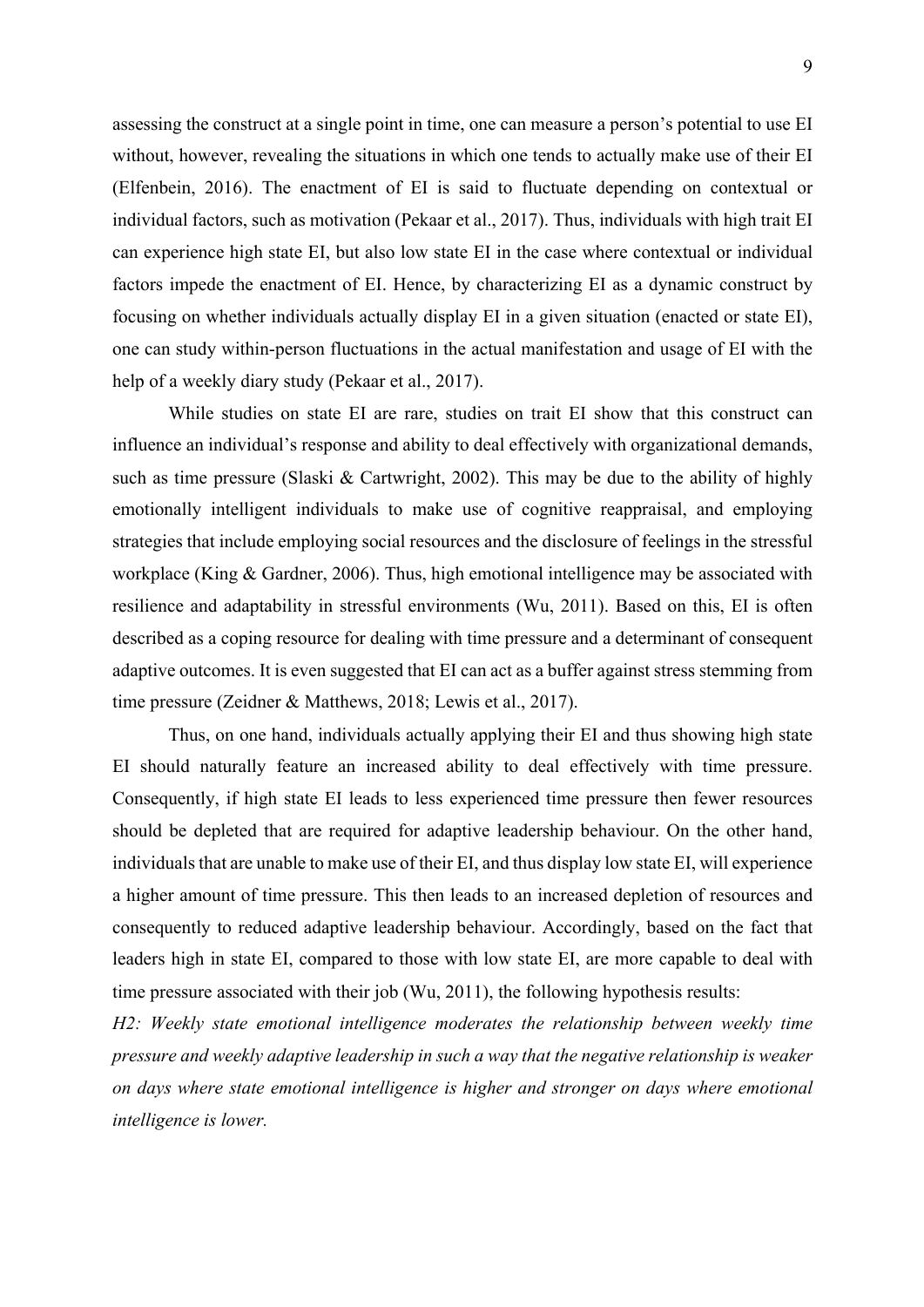## **Weekly Adaptive Leadership and Weekly Organizational Citizenship Behaviour**

Adaptive leaders have the ability to motivate employees to find creative and innovative solutions to problems (Heifetz, 2004). Hence, adaptive leadership behaviour can encourage employees to invest efforts in their work that go beyond the requirements of their day-to-day job, meaning that adaptive leaders should be able to promote the organizational citizenship behaviour (OCB) of their employees.

Next to leadership, OCB has become an extensively studied topic within the field of applied psychology and organizational behaviour (Podsakoff et al., 2000). Already in the last few decades, it has been recognized that it is not enough for organizations to rely solely on the performance of behaviours represented in job descriptions in order to be successful. Instead, organizational effectiveness was found to be dependent on employees' voluntary efforts to take initiative in helping coworkers, protecting the organization and voicing suggestions (Katz, 1964). OCB indeed represents the willingness of employees to invest efforts in their work environment that go beyond the formal job descriptions without expecting rewards (Vigoda-Gadot, 2006). Thus, OCB describes extra-role and discretionary behaviours that are not prescribed but are organizationally desirable. OCB contributes to organizational effectiveness and has become particularly important as organizational contexts become increasingly uncertain and interdependent (Organ et al., 2006; Bambale et al., 2011).

Adaptive leaders effectively perceive situational demands, as well as the demands of their followers (Reina, 2015). This enables them to adapt their leadership behaviours appropriately and flexibly to the dynamic and changing demands of the situation, and to the leadership requirements, daily needs, experiences and skills of their followers (Reina, 2015; Yukl & Mahsud, 2010). When followers receive situationally appropriate support in the form of leader behaviour, they are generally more effective in that they show greater job performance and extra-role performance, such as OCB (Reina, 2015). Blau's (1964) theory of social exchange explains that when followers feel supported and satisfied with their leaders, they are likely to reciprocate by engaging in activities that will ultimately help their leader achieve his/her goals. Thus, the leader's dynamic ability to adapt their leadership behaviours according to changing situational demands and support followers' needs should positively impact follower OCB. Followers' OCB, just as leaders' adaptive leadership behaviour, varies over time due to individual and contextual influences (Binnewies et al., 2010). Thus, to capture these fluctuations in followers' OCB and in the relation with the leaders' adaptive leadership behaviour, a weekly perspective is adopted. Based on all of this this, Hypothesis 3 is proposed: *H3: Weekly adaptive leadership behaviour is positively related to weekly follower OCB.*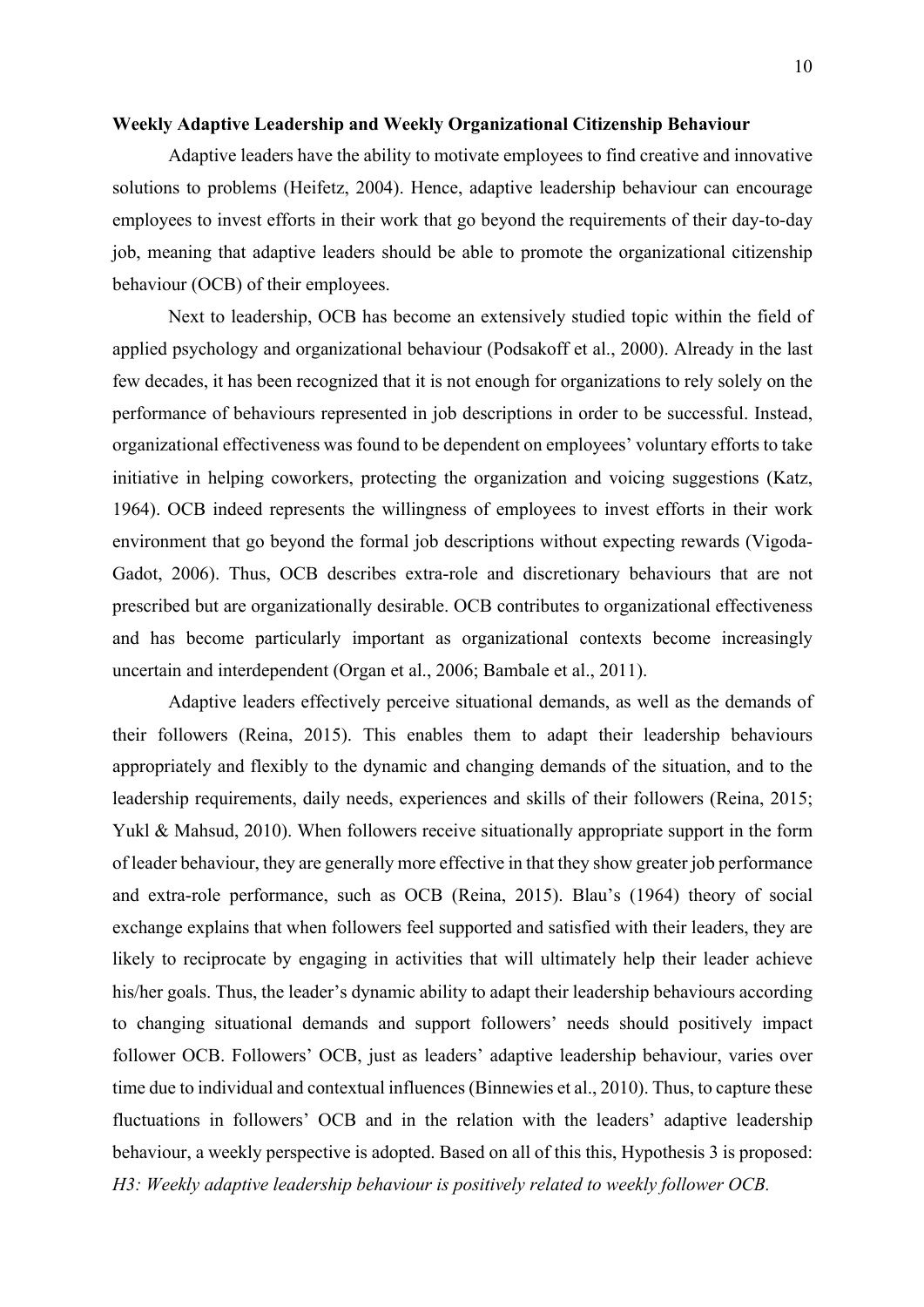# **Weekly Adaptive Leadership as a Mediator & the Complete Model**

As mentioned above, time pressure depletes leaders' psychological resources needed to engage in adaptive leadership processes, which negatively impacts leaders' ability to effectively engage in adaptive leadership behaviour (Thompson, 2010; Eubanks & Mumford, 2010). Accordingly, this lowers the leaders' capability to adapt their leadership behaviours adequately in response to changing situations. Consequently, they might become unable to give their followers the situationally appropriate leader support needed, leading to reduced follower OCB (Reina, 2015). In addition, state EI moderates the relationship between time pressure and adaptive leadership behaviour, as high state EI allows adaptive leaders to deal effectively with time pressure and to efficiently use all available resources for adaptive leadership processes. Therefore, state EI should buffer the negative effects of time pressure on adaptive leadership behaviour (Zeidner & Matthews, 2018; Wu, 2011). From this follows the complete model (Figure 1) and the resulting hypothesis:

*H4: The indirect effect of weekly time pressure on weekly follower OCB via weekly adaptive leadership behaviour will be moderated by weekly emotional intelligence, such that the relationship will be weaker when weekly emotional intelligence is high.*

## **Figure 1**

*Hypothesized moderated mediation model*



#### **Methods**

## **Participants and Procedure**

For the current study, multiple leader-follower dyads were recruited. A total of 499 individuals were asked to participate in this study together with their leader or follower. Of those 499 people, only 91 individuals agreed to participate in the study along with their follower or leader, resulting in a response rate of 18.2%. Of these 91 participating dyads, 5 dropped out during the study, resulting in a drop-out rate of 5.5%. Thus, the final sample of the study consisted of 86 leader-follower dyads.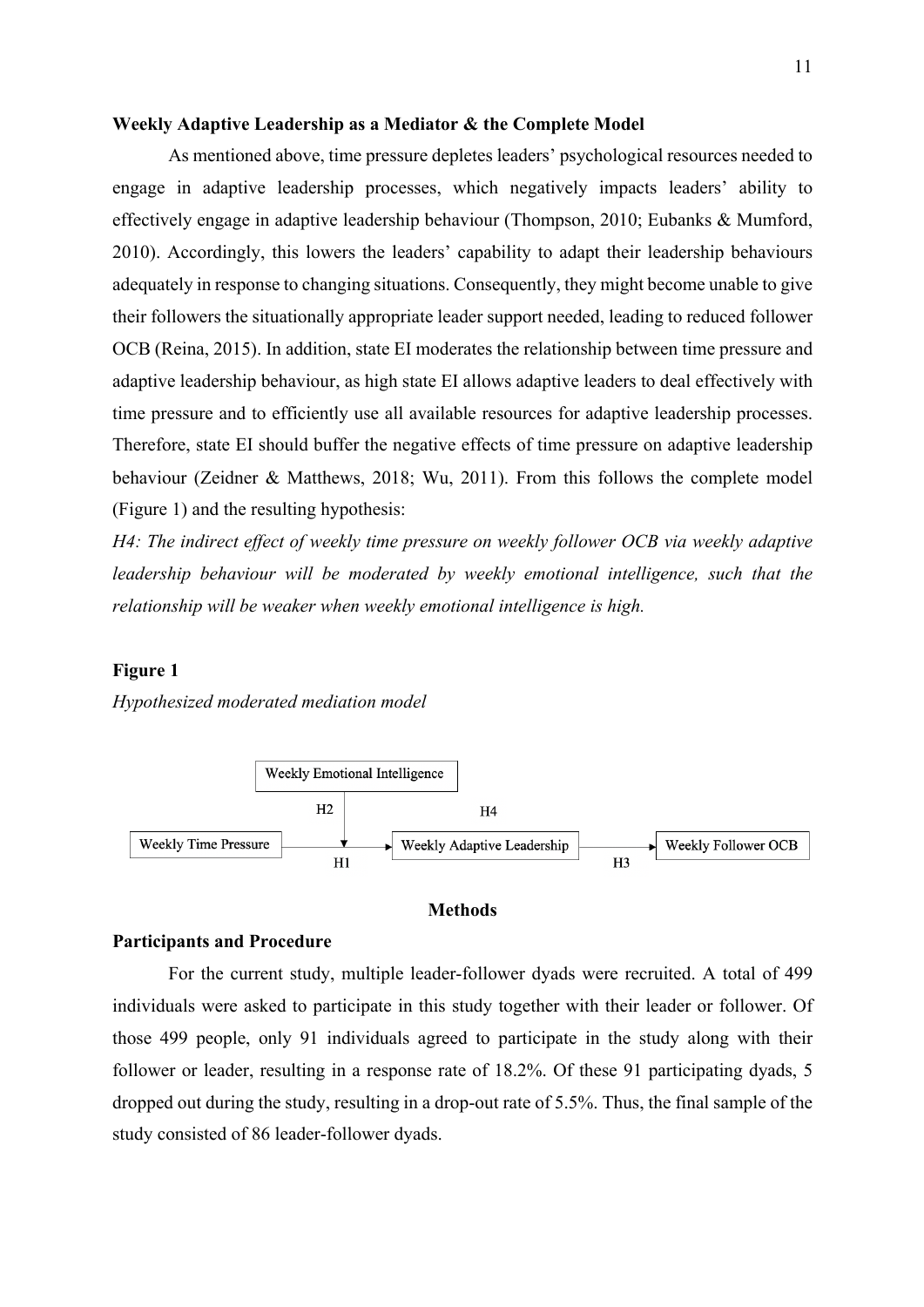The mean age of the participating leaders was between 45 and 54 years ( $M = 3.8$ , SD = 1.1). Most leader respondents in this study were male  $(N = 86, 51$  males, 25 females, 10 missing). A substantial number of leaders indicated that they worked in sales (12.8%), in administration (11.6%) or in the production/service provision sector (9.3%). However, most leaders indicated that they worked in a sector that was not included in the possible response choices ("other department") (33.7%). The mean job tenure of the participating leaders was close to 13 years ( $M = 12.9$ ,  $SD = 11.3$ ). The majority of participating leaders had earned a master's degree (52.3%), followed by leaders who have earned a bachelor's degree (10.5%).

The mean age of the participating followers was between 35 and 44 years ( $M = 2.9$ , SD  $= 1.3$ ). Most participating followers were female (N = 86, 37 males, 40 females, 9 missing). A great number of followers indicated that they work in administration (12.8%), the production/service provision sector (11.6%) and in sales (10.5%). This was closely followed by people working in HR (9.3%). However, many of the followers indicated that they worked in a sector that was not listed among the response choices ("other department") (30.2%). The mean job tenure of the participating followers was around 11 years ( $M = 10.7$ , SD = 11.4). On average, participating followers had already worked with their current leader for 4.3 years (SD  $= 5.25$ ). The majority of followers had earned a master's degree (37.2%), followed by followers who have earned a bachelor's degree (27.9%).

The current study employed a weekly diary design. The weekly diary design was chosen as it allows to detect state level fluctuations in variables of interest (Ohly et al., 2010). For this, dyads consisting of one leader and one employee were separately asked to complete a short questionnaire at the end of each working week, over a period of five weeks. All the participants were recruited by four master students. Dyads willing to participate could register by either sending an email to the students, or by filling out an online questionnaire requesting only the e-mail addresses of both the leader and the follower. After the registration, the participants were asked to give their informed consent and to fill out a baseline questionnaire. After this, they received an email each Friday with an invitation to complete the weekly online questionnaire, requiring approximately five minutes of the participants' time. To be eligible for this study, a good command of the German language was required as the questionnaires were written in German. In addition, the leader and the employee needed to have personal contact at least on a weekly basis.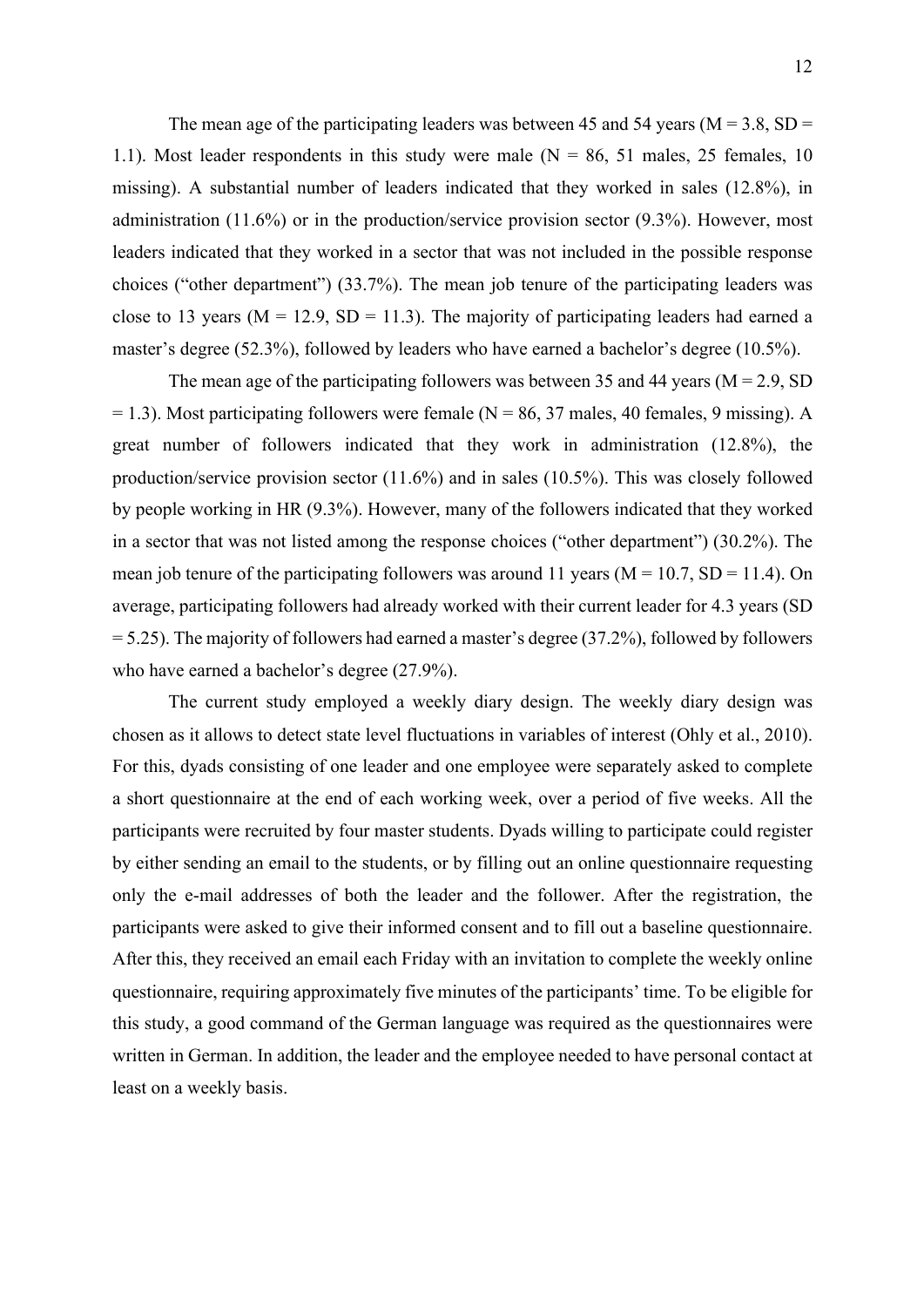# **Measures**

The weekly diary study is based on pre-existing and established scales that have been translated to German. The different scales have been adapted to fit the weekly context and only the items with the highest factor loadings were selected from the original scales. Generally, participants responded to the scales' items on five-point Likert scales. Both the leader and the follower completed a baseline questionnaire, followed by the weekly questionnaires.

# *Demographics*

The baseline questionnaire inquires about both the leader's and the follower's demographic information. In particular, the leader and the follower are asked about their gender, age, nationality, country of residence, education, as well as the nature and duration of their employment. The leader receives an additional question inquiring about the number of employees in the leader's responsibility. The follower is asked how long he/she has worked with the respective leader and about their frequency of encounter, and if he/she also acts as a leader for other employees.

# *Adaptive Leadership*

Five items from the *Adaptive Leadership Behaviour Scale* (ALBS; Nöthel et al., 2021) were applied in the follower's weekly questionnaire to measure the leader's weekly adaptive leadership behaviour. The five selected items were those with the highest factor loadings and those that represented the different dimensions of the 15 original items well in terms of content. A sample item was "This week my leader was able to continuously adapt his/her behaviour to the respective circumstances and to the right extent". Response options ranged from 1 (*totally disagree*) to 5 (*totally agree*). The scale's items were self-translated to German using the Brislin (1970) technique and adapted to fit the weekly context. This instrument allows for a concrete and straightforward measure to study adaptive leadership behaviour in the field (Nöthel et al., 2021). Cronbach's alpha ranged from .82 to .91 over the 5 weeks (mean  $\alpha = .87$ ).

# *Emotional Intelligence*

Four items from the *Wong and Law Emotional Intelligence Scale* (WLEIS; Wong & Law, 2002) were applied in the leader's weekly questionnaire to measure the leader's weekly emotional intelligence. The scale's items were self-translated into German using the Brislin (1970) technique and adapted to fit the weekly context. Only the four items with the largest factor loadings and those representing the different dimensions well in terms of content were retained in the weekly questionnaires out of the 16 original items. A sample item was "This week I had a good understanding of the emotions of the people around me.". Response options ranged from 1 (*totally disagree*) to 5 (*totally agree*). The WLEIS shows acceptable reliability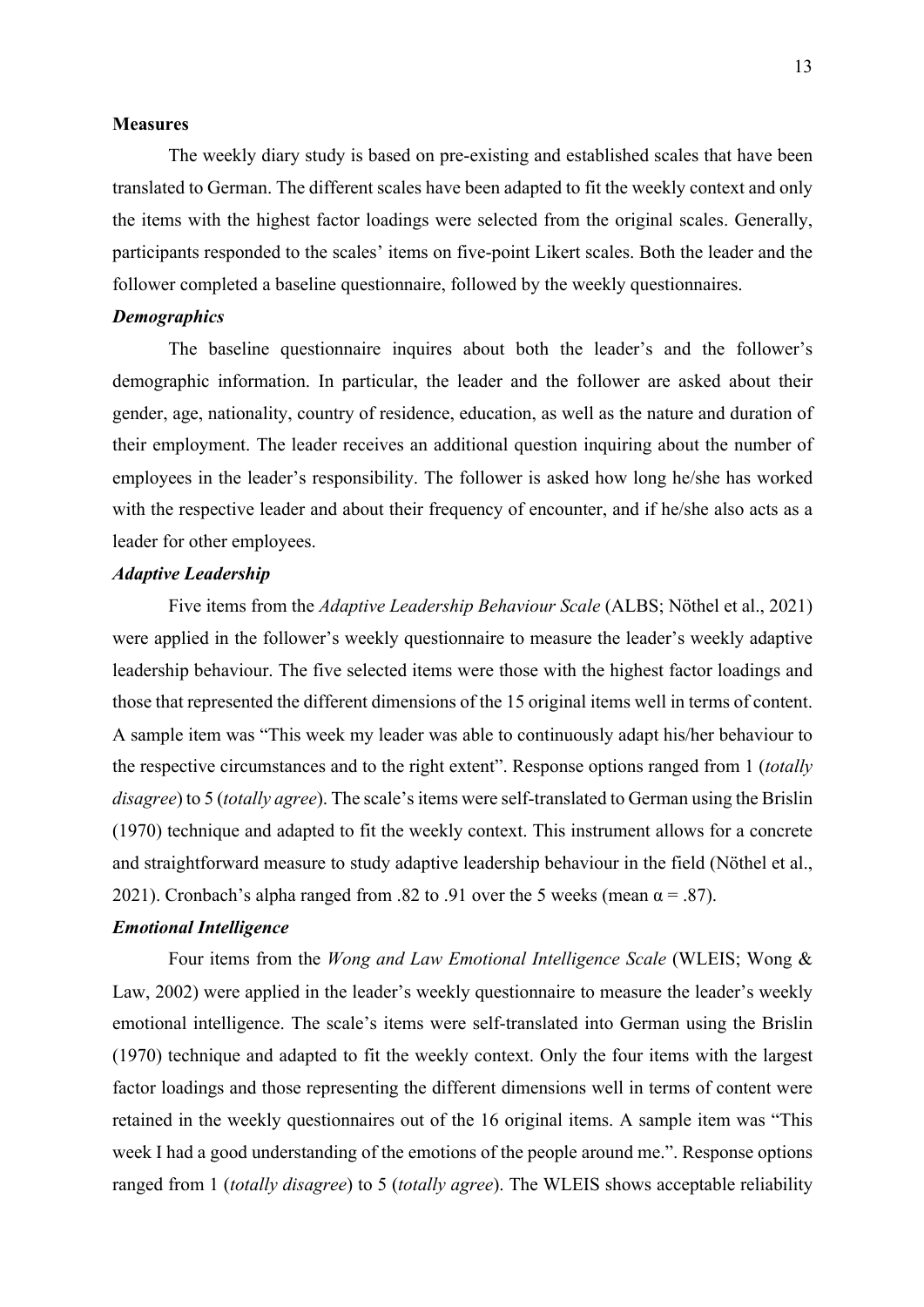and validity, as well as good convergence with past emotional intelligence measures (Wong & Law, 2002). This scale has also been used in previous research measuring state EI by Pekaar et al. (2017). Cronbach's alpha ranged from .62 to .74 over the 5 weeks (mean  $\alpha$  = .68).

#### *Time Pressure*

Four items from the validated extended version of the *Questionnaire on the Experience and Evaluation of Work* (VBBA; Van Veldhoven & Meijman, 1994) were applied in the leader's weekly questionnaires to assess the leader's weekly time pressure. These four selected items were the ones with the highest factor loadings and represented the different dimensions favourably. The items were self-translated to German using the Brislin (1970) technique and adapted to the weekly context. A sample item was "This week I worked under time pressure". Response options ranged from 1 (*very rarely or never*) to 5 (*very often or always*). The scale was used in previous research by Bakker et al. (2010). Cronbach's alpha ranged from .79 to .86 over the 5 weeks (mean  $\alpha$  = .83).

# *Organizational Citizenship Behaviour*

Three items from the German translation (Debus, 2012) of the *Organizational Citizenship Behaviour Checklist* (OCB-C; Spector et al., 2010) were applied in the leader's weekly questionnaire to assess the follower's weekly organizational citizenship behaviour. The items were adapted to fit the weekly context and only the three items with the highest factor loadings were selected. A sample item was "This week my employee volunteered for additional work". Response options ranged from 1 (*very rarely or never*) to 5 (*very often or always*). The scale has been used in previous research by Krastev & Stanoeva (2013). Cronbach's alpha ranged from .73 to .79 over the 5 weeks (mean  $\alpha = .77$ ).

## **Statistical Analysis**

The data obtained through the weekly diary approach applied in this study yields multiple observations per person over time. Thus, the use of multilevel analysis is required because the weekly assessments are not independent from each other. The measures acquired with the weekly questionnaires may yield results that are more similar when they come from the same person as opposed to different persons. Thus, observations on the weekly level are nested within persons and constitute Level 1 data (Ohly et al., 2010).

All week-level predictor variables are centered at the person mean (Kuonath et al., 2017). This centering method applied to the predictors influences the feasibility of the interpretation of the results as it allows the between-person variation to be removed from the week-level predictors (Ohly et al., 2010). This enables predictions of true within-person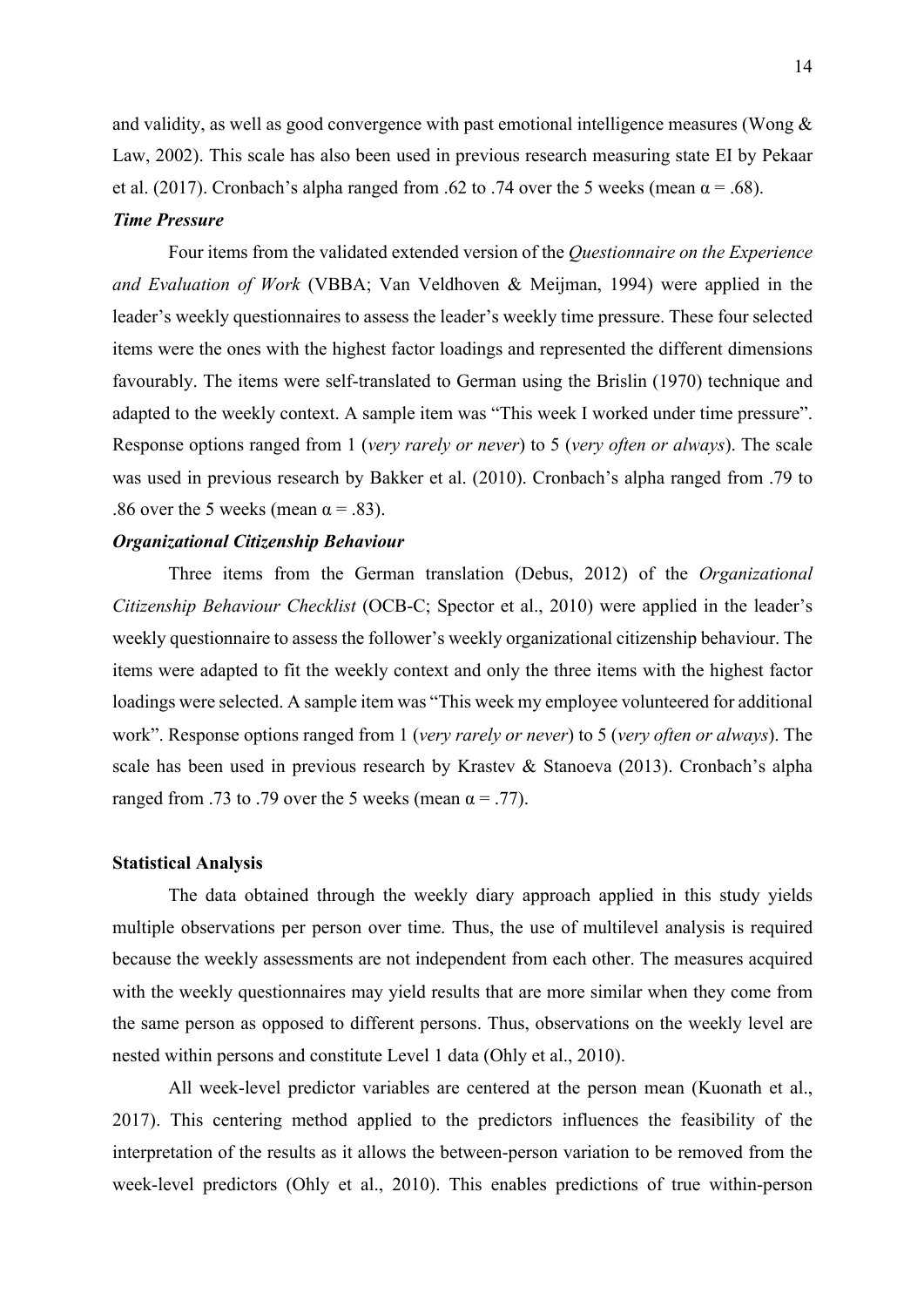variations concerning the week-level variables. This centering approach is generally advocated in the multilevel literature when predictions from within-individual variations of Level 1 predictor variables are prevalent (Enders & Tofighi, 2007; Kuonath et al., 2017).

The main effects of hypotheses 1 and 3, the moderation effect of hypothesis 2 and the complete model discussed in hypothesis 4 were therefore analysed with a multilevel regression analysis using SPSS 25. For hypothesis 4, the macro MLmed by Rockwood (2017) was used in addition.

## **Results**

#### **Preliminary Analyses**

Before testing the hypotheses, the degree of within- and between-person variation of the dependent week-level variables was analyzed by calculating intraclass correlation coefficients (ICC). Results showed that 45.3% of the variance of adaptive leadership behaviour and 32.4% of the variance of followers' organizational citizenship behaviour were accounted for at the within-person level, and can thus be explained by situational influences. Hence, the use of multilevel analysis is appropriate (Haun et al., 2020). Means, standard deviations, reliabilities, correlations among the study's variables, and the intraclass correlation coefficients for the dependent variables are reported in Table 1.

# **Hypotheses Testing**

Hypothesis 1 proposed that weekly time pressure is negatively associated with weekly adaptive leadership, while hypothesis 2 suggested that weekly state EI moderates this relationship, with the effect that the negative relationship is weaker when state EI is higher and vice versa. To test this first hypothesis and thus to predict adaptive leadership behaviour, the analysis was started with an intercept-only model (null Model), only including adaptive leadership behaviour. In Model 1, time pressure was added as a person-mean centered level 1 predictor with a fixed slope. This model fits the data better than the null model. Time pressure (Estimate = .18,  $p = .008$ ) was significantly related to adaptive leadership behaviour. Contrary to expectations, however, time pressure was positively related to adaptive leadership behaviour. In Model 2, time pressure was added as a person-mean centered level 1 predictor with a random slope, thus allowing the slope to vary. This model did not fit the data better than the previous model. Moreover, the variance of the random components of time pressure was not significant (Estimate = .05,  $p = .349$ ). Hence, the effect of weekly time pressure on weekly adaptive leadership behaviour does not seem to vary across individuals. Consequently, a test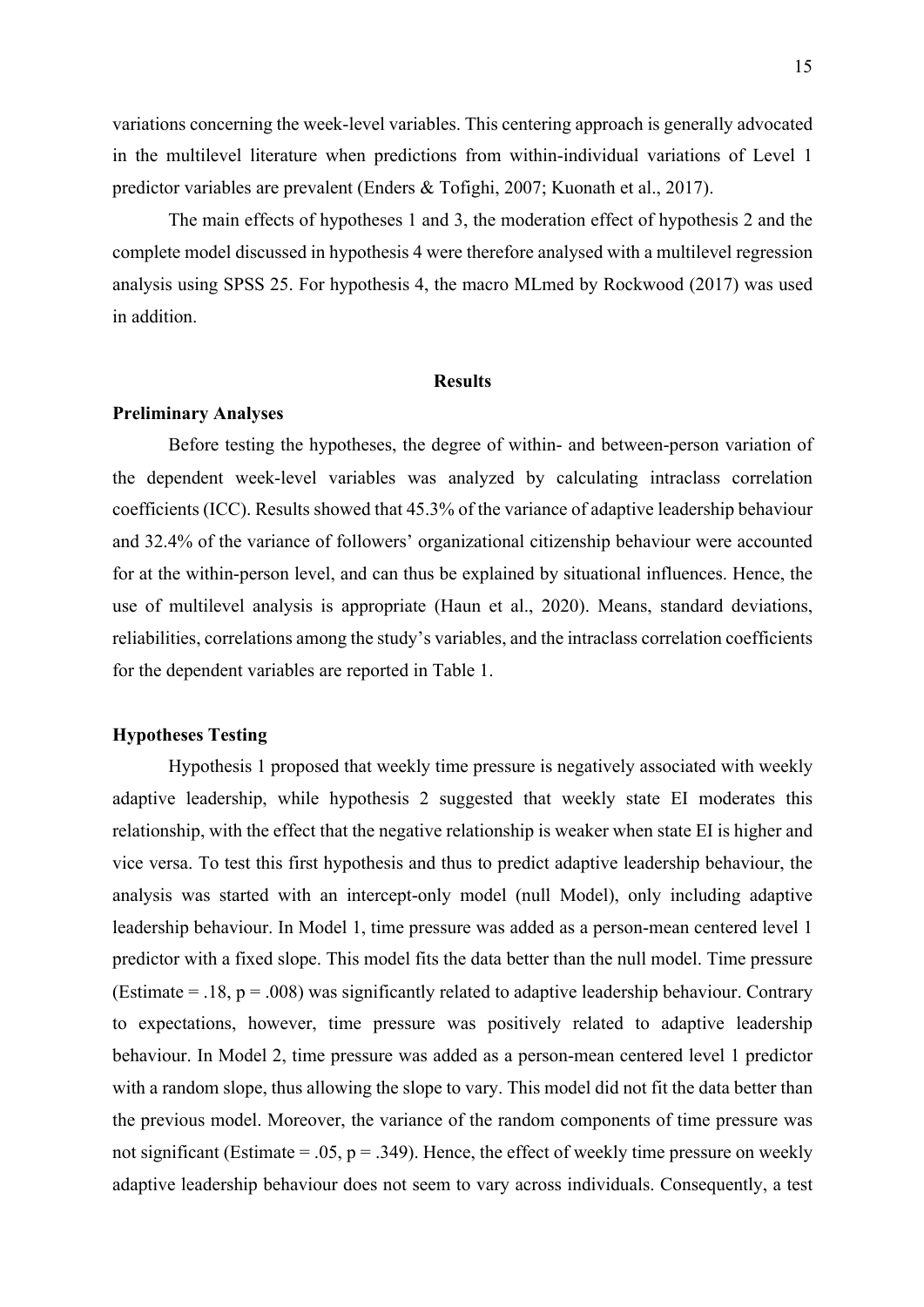of moderation was not useful as there was no variance in slopes that could be explained by a level 1 moderator in the first place. For checking purposes, the interaction between time pressure and EI was still entered into model 3. The interaction was not significant (Estimate =  $-0.07$ ,  $p = 0.769$ . Therefore, both hypothesis 1 and hypothesis 2 could not be supported. The results are shown in Table 2.

Hypothesis 3 proposed that weekly adaptive leadership behaviour is positively associated with weekly follower OCB. To test the hypothesis, the statistical analysis was again started with an intercept-only model (null Model), only including followers' OCB. In Model 4, adaptive leadership behaviour (ALS) was added as a person-mean centered level 1 predictor with a fixed slope. This model fits the data better than the null model. ALS (Estimate = .06, p = .537) was not significantly related to followers' OCB. In Model 5, ALS was added as a person-mean centered level 1 predictor with a random slope, allowing the slope to vary. Convergence of this model could not be reached, however, as the model did not fit the data. This was also shown in the log likelihood test. The variance of the random components of ALS was close to zero or has not been estimated properly. Thus, the effect of ALS on OCB does not seem to vary across individuals. Hence, hypothesis 3 could not be supported, either.

Lastly, hypothesis 4 summarized the complete model by suggesting that the indirect effect of weekly time pressure on weekly follower OCB via weekly adaptive leadership behaviour will be moderated by weekly EI. To test this fourth hypothesis, the data was analyzed with the help of the MLmed macro by Rockwood (2017). The result of the moderated mediation model (Model 6) was insignificant (Estimate = .01;  $p = .809$ ). Therefore, hypothesis 4 could not be supported. The results for hypotheses 3 and 4 are shown in Table 3.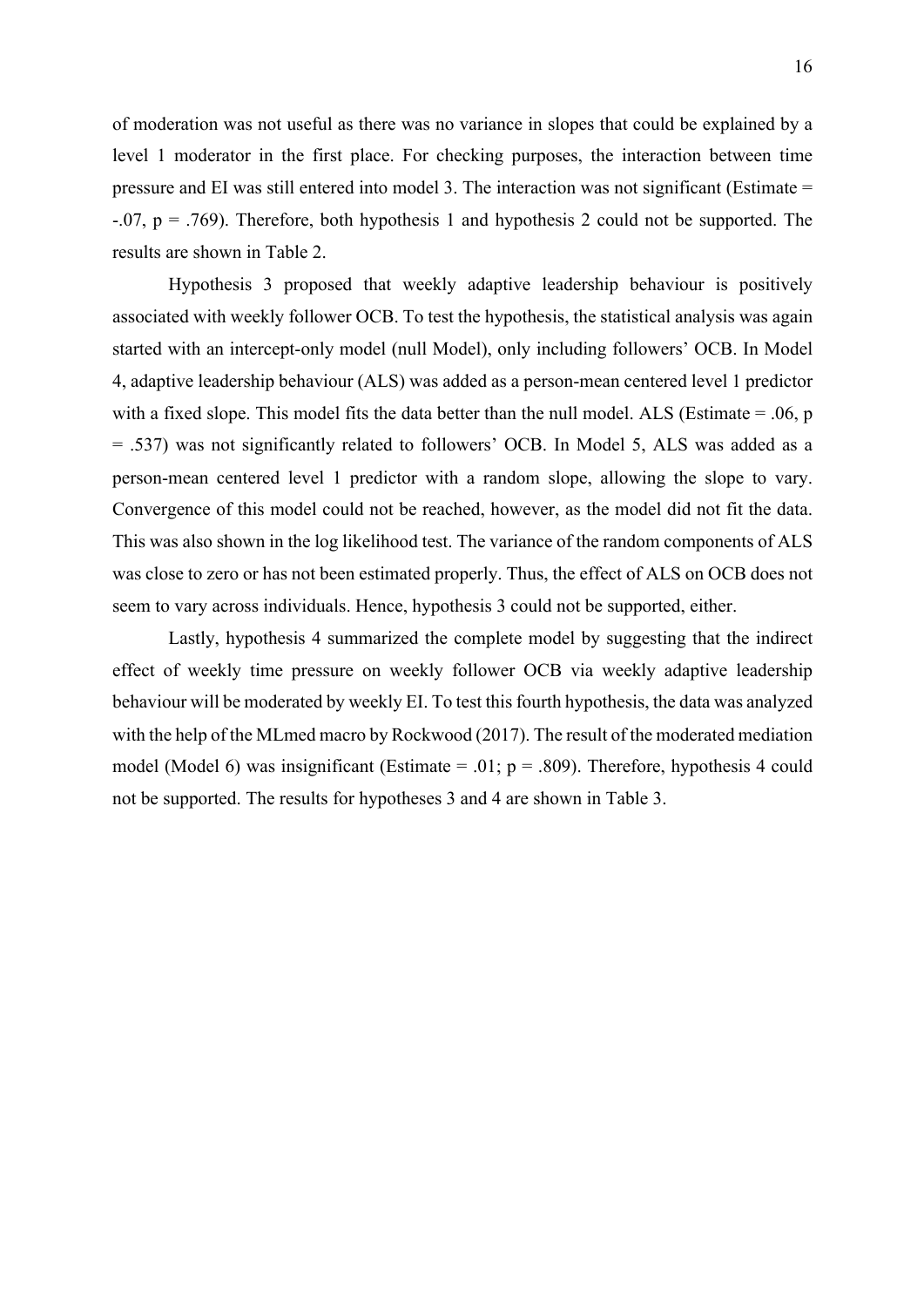# **Table 1**

*Descriptive Statistics and Correlations for Study Variables*

| Variable                                           | M     | SD    | ICC  |                   | 2                 | 3      | 4      |         | 6       |        | 8       | 9       | 10      | 11    |
|----------------------------------------------------|-------|-------|------|-------------------|-------------------|--------|--------|---------|---------|--------|---------|---------|---------|-------|
| 1. Age Follower <sup>a,c</sup>                     | 2.94  | 1.27  |      | $\left( -\right)$ |                   |        |        |         |         |        |         |         |         |       |
| 2. Age Leader a,c                                  | 3.75  | 1.13  |      | $.37**$           | $\left( -\right)$ |        |        |         |         |        |         |         |         |       |
| 3. Gender Follower <sup>b,c</sup>                  | 1.48  | .50   |      | .02               | .18               | $(-)$  |        |         |         |        |         |         |         |       |
| 4. Gender Leader b,c                               | 1.67  | .47   |      | .21               | .22               | .05    | $(-)$  |         |         |        |         |         |         |       |
| 5. Job Tenure Follower <sup>c</sup>                | 10.72 | 11.33 |      | $.66**$           | $.31*$            | $-.02$ | .09    | $(-)$   |         |        |         |         |         |       |
| 6. Job Tenure Leader <sup>c</sup>                  | 12.93 | 11.19 |      | $.31*$            | $.52**$           | $-.20$ | .07    | $.57**$ | $(-)$   |        |         |         |         |       |
| 7. Collaboration Leader-Follower <sup>c</sup>      | 4.32  | 5.23  |      | $.31**$           | $.26*$            | $-.15$ | .05    | $.42**$ | $.45**$ | $(-)$  |         |         |         |       |
| 8. Adaptive Leadership Beh. (FR) d                 | 4.04  | .53   | .547 | .18               | .10               | .05    | .08    | .02     | $-.09$  | $-.09$ | (.87)   |         |         |       |
| 9. Emotional Intelligence (LR) $d$                 | 3.97  | .43   |      | .17               | .13               | .20    | $-.02$ | .21     | .14     | .18    | .07     | (.68)   |         |       |
| 10. Time Pressure $(LR)^d$                         | 3.81  | .68   |      | .01               | .14               | $.27*$ | .18    | $-.01$  | .07     | .02    | $.21**$ | $-.03$  | (.83)   |       |
| 11. Org. Citizenship Behaviour $(LR)$ <sup>d</sup> | 3.02  | .81   | .676 | $-.06$            | $-.14$            | $-.00$ | .01    | $-.22$  | $-.35*$ | $-.11$ | .05     | $.20**$ | $.18**$ | (.77) |
|                                                    |       |       |      |                   |                   |        |        |         |         |        |         |         |         |       |

*Note.* N = 86,  ${}^*p$  < .05.  ${}^*p$  < .01.

<sup>a</sup> Age:  $1 = 25$  years,  $2 = 25 - 34$  years,  $3 = 35 - 44$  years,  $4 = 45 - 54$  years,  $5 = 55 - 60$  years,  $6 = 560$  years; <sup>b</sup> Gender:  $1 =$  male,  $2 =$  female, 3

= diverse;  $c$  Baseline variables;  $d$  Weekly (Level 1) variables; FR = Follower Rating; LR = Leader Rating.

Cronbach's alpha values (calculated for each week and averaged across the 5 weeks of the study) are displayed in parentheses on the diagonal.

Correlations among Level 1 variables are person-mean centered.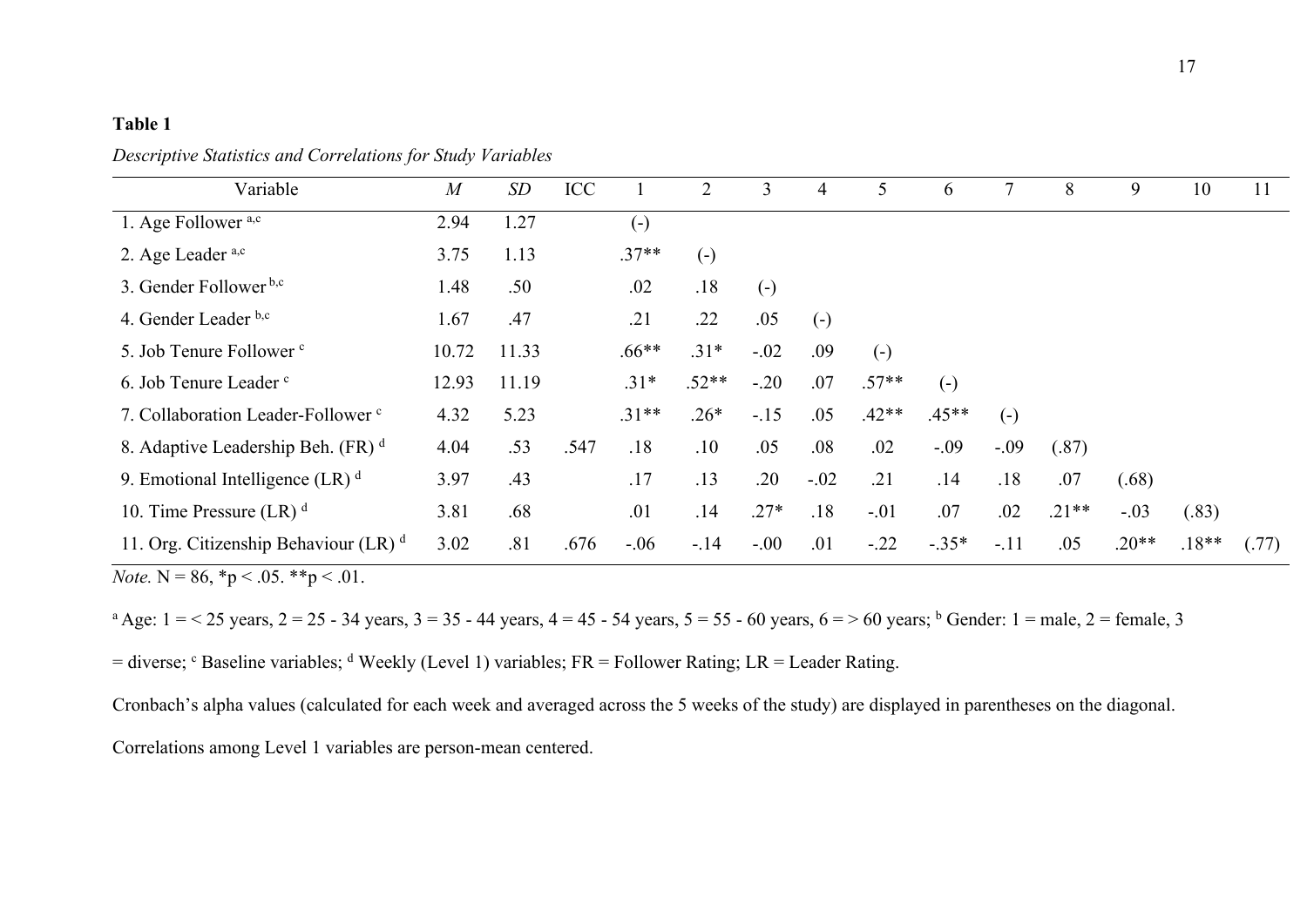# **Table 2**

|                    | Model 0 |          |          | Model 1     |           |          |                | Model 2   | Model 3  |                |           |            |
|--------------------|---------|----------|----------|-------------|-----------|----------|----------------|-----------|----------|----------------|-----------|------------|
|                    | Est     | $\rm SE$ |          | Est         | <b>SE</b> | t        | Est            | <b>SE</b> | t        | Est            | <b>SE</b> |            |
| Intercept          | 4.02    | .06      | 63.54*** | 4.01        | .07       | 58.52*** | 4.01           | .07       | 58.47*** | 4.01           | .07       | $58.15***$ |
| Time Pressure      |         |          |          | .18         | .07       | $2.68**$ | .17            | .08       | $2.24*$  | .18            | .08       | $2.25*$    |
| EI                 |         |          |          |             |           |          |                |           |          | .05            | .08       | .59        |
| Time Pressure x EI |         |          |          |             |           |          |                |           |          | $-.07$         | .24       | $-.30$     |
| $-2X \log$         | 391.95  |          |          | 325.11      |           |          | 323.64         |           |          | 327.43         |           |            |
| $Diff-2X log$      |         |          |          | $66.84^{+}$ |           |          | 1.47           |           |          | $-3.79$        |           |            |
| df                 |         |          |          |             |           |          | $\overline{2}$ |           |          | $\overline{2}$ |           |            |

*Results from Multilevel Regression Analysis Predicting Adaptive Leadership Behaviour*

*Note.*  $+p < 3.84$ ; \* p < .05; \*\* p < .01; \*\*\* p < .001.

EI = Emotional Intelligence; Model 0 = intercept-only model; Model 1 = fixed slope model; Model 2 = random slope model; Model 3 = random

slope model with interaction term.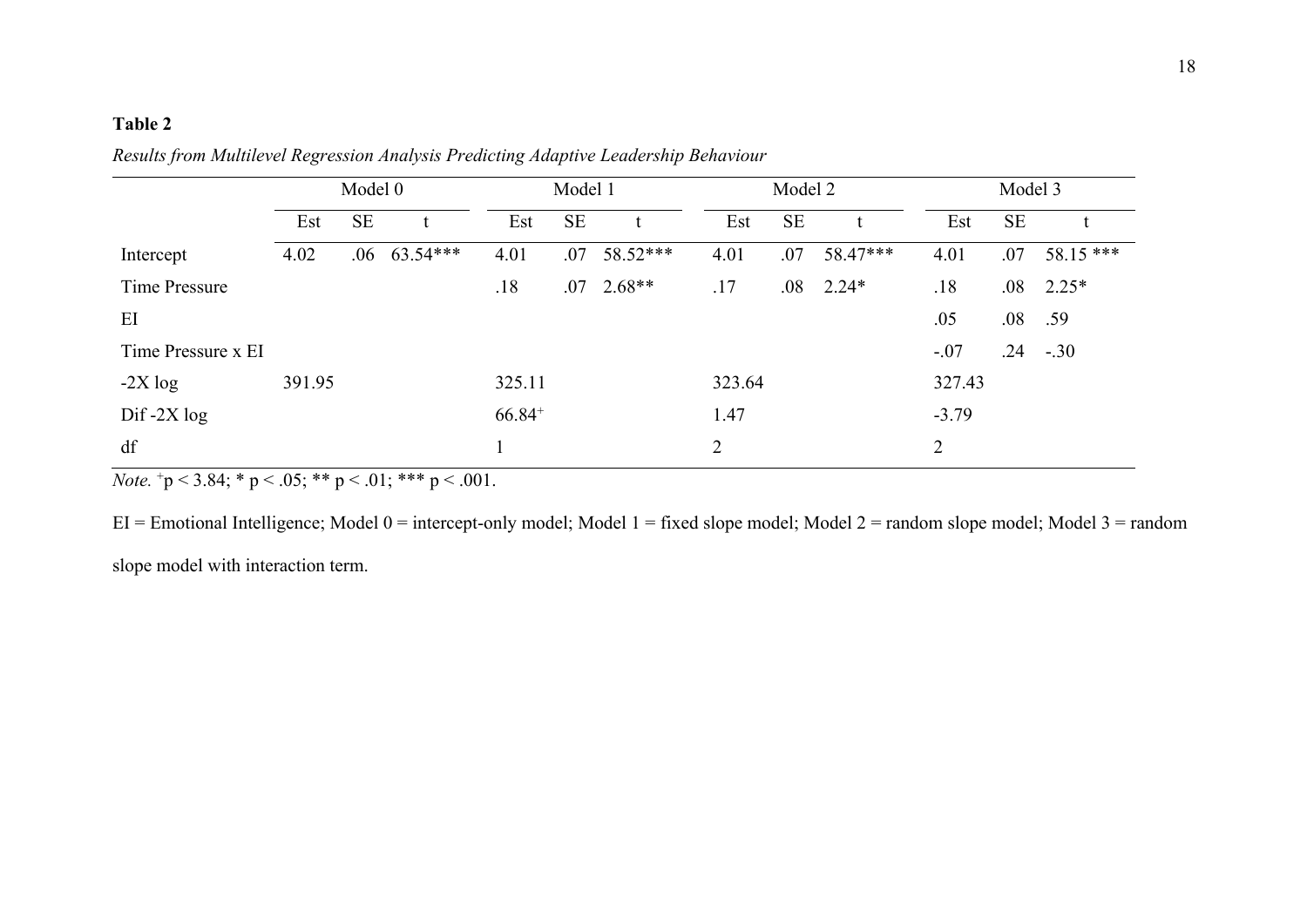# **Table 3**

|                            | Model 0 |     |            |        | Model 4 |          |        | Model 5   |          | Model 6 |     |      |  |
|----------------------------|---------|-----|------------|--------|---------|----------|--------|-----------|----------|---------|-----|------|--|
|                            | Est     | SE  | t          | Est    | SE      | t        | Est    | <b>SE</b> |          | Est     | SE  | t/z  |  |
| Intercept                  | 3.03    | .10 | $30.92***$ | 3.05   | .11     | 28.94*** | 3.05   | .11       | 28.83*** | 1.81    | .99 | 1.83 |  |
| <b>ALS</b>                 |         |     |            | .06    | .10     | .62      | .09    | .10       | .90      | .03     | .10 | .26  |  |
| <b>Moderated Mediation</b> |         |     |            |        |         |          |        |           |          | .005    | .02 | .24  |  |
| $-2X \log$                 | 542.01  |     |            | 426.89 |         |          | 426.56 |           |          | 759.38  |     |      |  |
| $Diff-2X log$              |         |     |            | 115.12 |         |          | 0.33   |           |          |         |     |      |  |
| df                         |         |     |            |        |         |          | 2      |           |          |         |     |      |  |

*Results from Multilevel Regression Analysis Predicting Organizational Citizenship Behaviour*

*Note.*  $\frac{1}{p}$  < 3.84; \* p < .05; \*\* p < .01; \*\*\* p < .001.

ALS = Adaptive Leadership Behaviour; Model 0 = intercept-only model; Model 4 = fixed slope model; Model 5 = random slope model; Model

 $6 =$  moderated mediation model.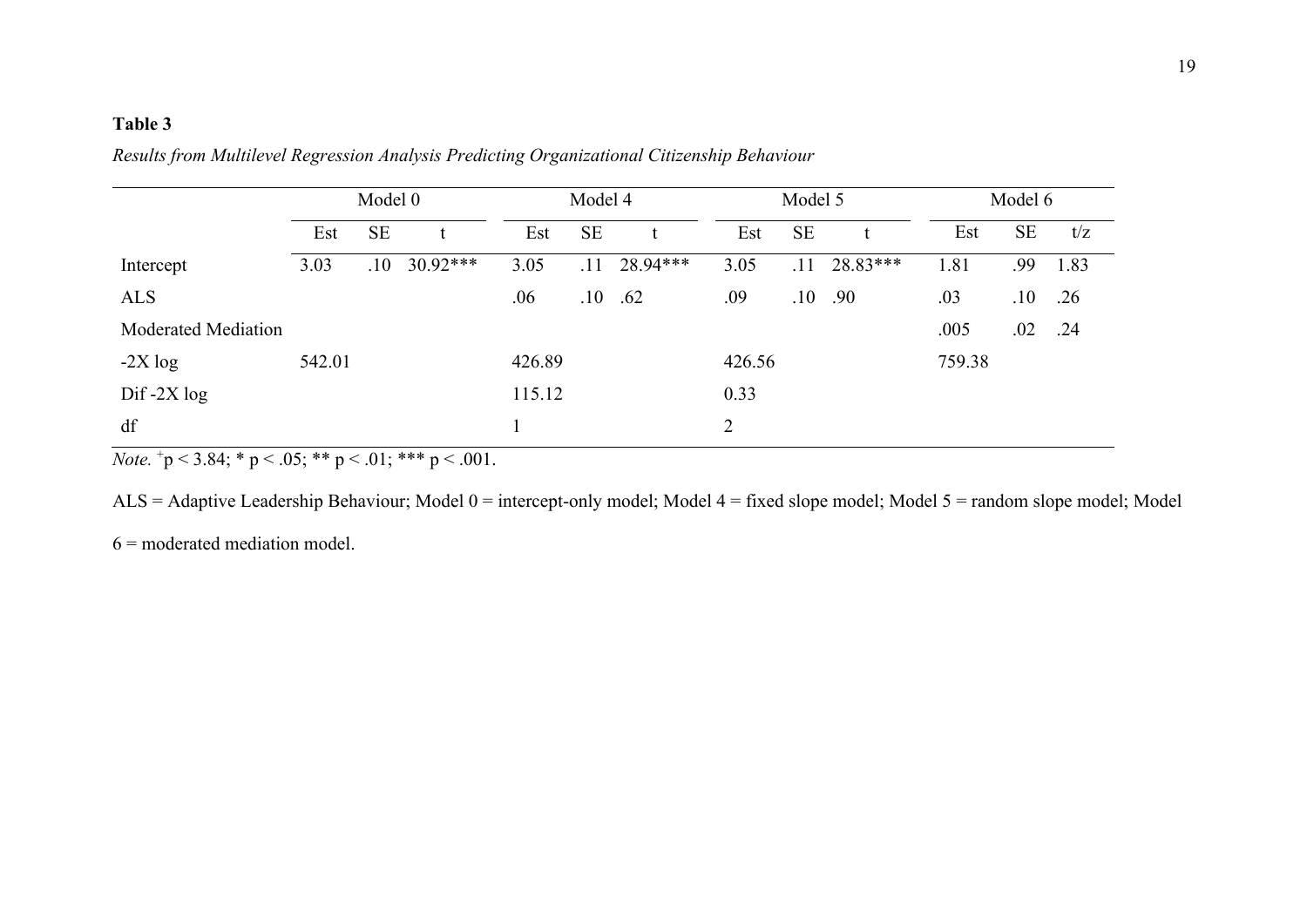## **Discussion**

This study aimed to extend current research on adaptive leadership by exploring the predictors of adaptive leadership behaviour and its influence on followers' organizational citizenship behaviour using a weekly diary study approach with leader-follower dyads. The results of the empirical analysis show that weekly time pressure was significantly and positively related to weekly adaptive leadership behaviour. This finding was in contrast to the predicted negative relationship. Previous research has shown that time pressure impairs complex cognitive processes necessary for adaptive decision-making, leading to an increased and maladaptive use of heuristics (Amsten, 1998; Driskell & Salas, 1991). Additionally, time pressure has also been found to negatively affect the ability of adaptive leaders to consider alternative solutions to problems, which in turn led to reduced adaptive leadership behaviour in past research as well (Hunter et al., 2011).

Based on this, the significant positive association found in this study between time pressure and adaptive leadership behaviour seems surprising. One possible explanation could be that although heuristics are generally conceived as a source of systematic errors in decision making, this perception can be incorrect for decisions made under uncertainty (Artinger et al., 2015). Uncertainty is a defining characteristic of adaptive leadership decision-making, as adaptive leaders constantly encounter situations in which they do not know all possible options with their consequences and probabilities. In such ambiguous and rapidly changing environments where adaptive leadership is essential, complex decision-making often leads to errors due to its high sensitivity to variance in the environment. However, even though a simple heuristic can lead to errors due to certain biases, it shows much less sensitivity to the frequent fluctuations in the constantly shifting environment, making it a robust and high-performing strategy (Artinger et al., 2015). Indeed, in these complex and uncertain environments, the use of simple heuristics has been shown not to lead to maladaptive decisions, but rather has been proven to yield successful decisions and outcomes (Artinger et al., 2015). Thus, heuristics are not necessarily the result of mental shortcomings and do not always lead to second-best decisions, as Kahneman (2011) previously presumed. Rather, heuristics enable adaptive responses to situations in uncertain and complex environments (Baum & Wally, 2003; Khatri & Ng, 2000). Some evidence even suggests that time pressure can reduce decision biases and induce adaptive leaders to adopt alternative and more adaptive strategies (Ordóñez et al., 2015).

Another possible explanation could come from the fact that time pressure might be perceived as a challenge stressor (LePine et al., 2005). LePine et al. (2005) highlighted that work demands can be appraised as hindrances or challenges. Employees facing challenge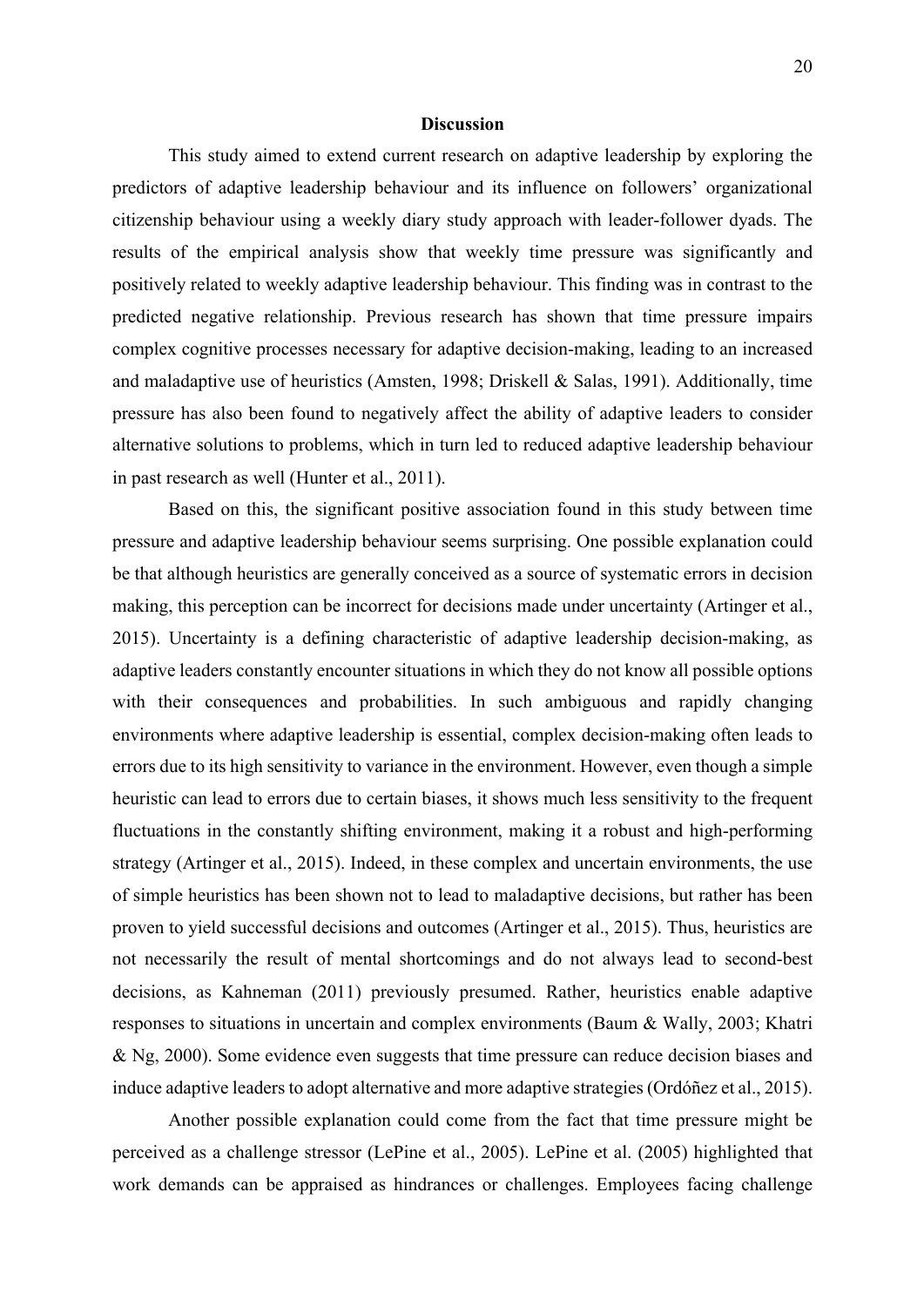stressors are usually coping with the demand by increasing their effort. For hindrance stressors, however, the increased effort to cope with the demand is associated with a low probability of meeting the demand. Consequently, individuals are generally not motivated to spend extra effort to deal with hindrance stressors, as opposed to challenge stressors (Vroom, 1964; LePine et al., 2005).

Challenge stressors, while having a considerable impact on strain and the depletion of resources, can nevertheless be beneficial as they have been shown to promote greater motivation and improved performance (LePine et al., 2005). Interestingly, research has shown that elevated motivation can compensate for depleted resources (Muraven & Slessareva, 2003). In addition, challenge stressors should encourage an increased resource allocation toward the goal (Wallace et al., 2009). Thus, time pressure as a challenge stressor may not only buffer the depletion of resources through increased motivation, but also enable adaptive leaders to focus more efficiently on the situational demands at hand with the help of a more favourable allocation of resources. This in turn allows for more flexible and appropriate adaptive decisionmaking. Time pressure may therefore not impair the decision-making processes required for effective adaptive leadership, as previously assumed, but may even enable more adaptive leadership behaviours.

No significant evidence could be found for the moderation effect of EI on the relationship between time pressure and adaptive leadership behaviour, as the effect of weekly time pressure on weekly adaptive leadership behaviour does not vary across individuals. Furthermore, adaptive leadership behaviour does not appear to significantly influence followers' OCB. One possible explanation for this insignificant result could be that the relationship between adaptive leadership behaviour and employees' OCB is influenced by additional variables. In fact, research has shown that employee job satisfaction, as well as perceived organizational support, mediate the association between adaptive leadership and OCB (Asgari et al, 2020). Thus, if the employees' job satisfaction and perceived organizational support are insufficient, adaptive leadership behaviour does not have the desired significant effect on employees' OCB. Consequently, the moderated mediation model could not be supported either. Nevertheless, these insignificant results still help to shed light on the processes involved in adaptive leadership behaviour.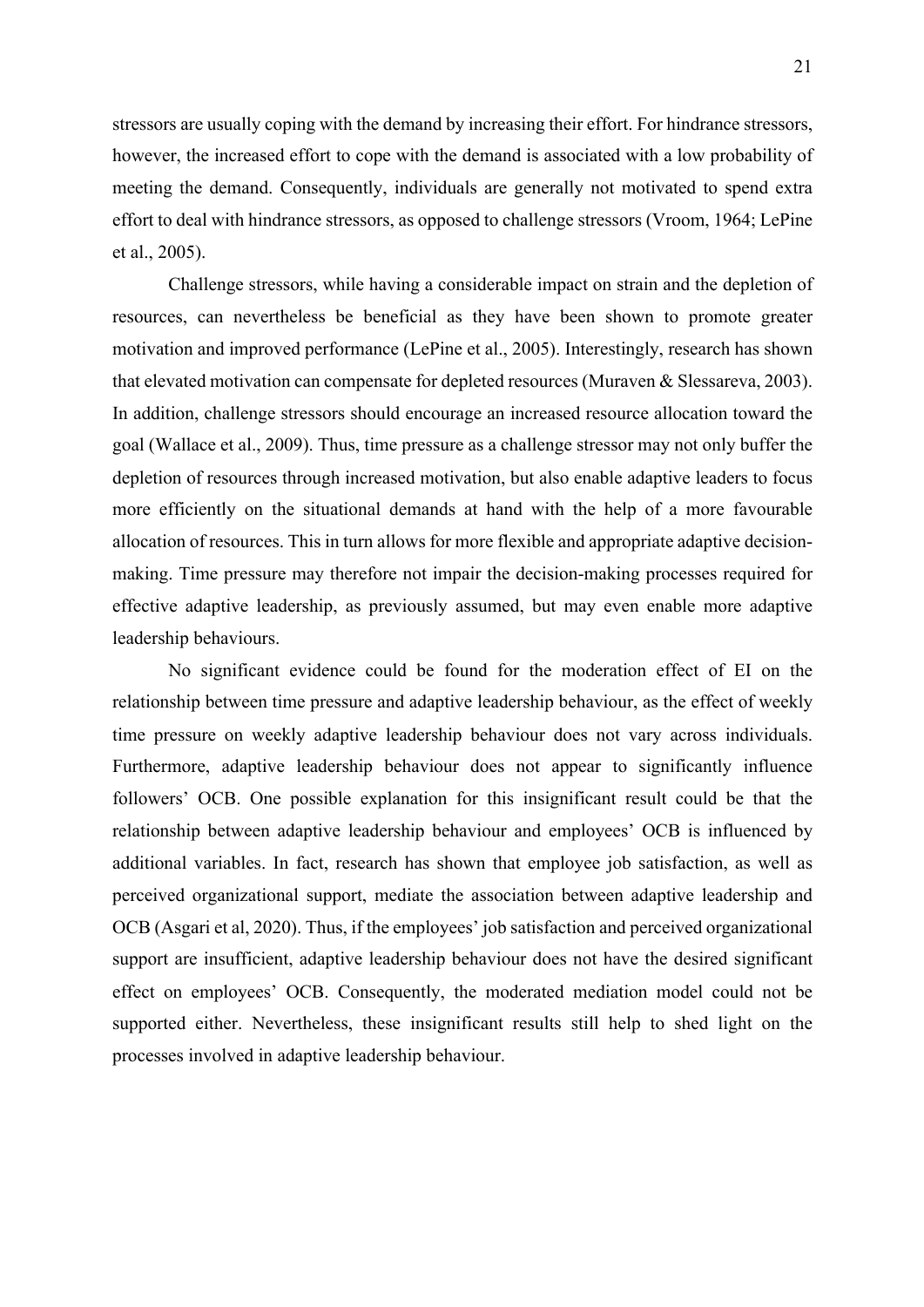# **Limitations and Directions for Future Research**

# *Limitations*

Although this study has clear strengths due to its research design, it is not without limitations. A first limitation is that for some scales, in some weeks, the internal consistency was quite low. This was especially the case for the items of the EI and the OCB scales. A possible reason for this could be that in diary studies, the time frame of existing scales is often adapted. In this study, the items of the different scales were adapted to refer to the specific week in question. It is possible that some items relate to experiences that cannot be answered every week, resulting in lower inter-item correlations and, consequently, lower internal consistency of the scale in that week (Sonnentag et al., 2010). Although the values of Cronbach's alpha were low for some scales in certain weeks, on average, the internal consistencies in this study meet the internal consistency of .60 for early stages of research determined by Nunnally (1967). Additionally, unreliable measures attenuate the relationships between predictors and outcomes in such a way that the relationships are underestimated, implying that the relationships in the present study can be considered as conservative (Breevaart et al., 2013). Nevertheless, future research on the psychometric properties of these scales in the context of weekly diary studies is required.

Next, the study's sample of 86 leader-follower dyads is considered to be a smaller sample, entailing several drawbacks (Du & Wang, 2016). Using a larger number of participating dyads  $(> 100)$  could help reduce the weaknesses of a smaller sample by increasing convergence rates, lowering biases, and achieving good coverage rates (Du & Wang, 2016). A larger sample also yields more valid, reliable and generalizable results and allows to give a more precise estimate of the effects necessary to interpret significant results (Bartlett et al., 2001; Biau et al., 2008). Future studies may therefore analyze the variables in question by making use of a larger sample and, thus, including more dyads.

Another limitation of this study could be that the data was collected during the COVID-19 pandemic and thus at a time that was predominantly characterized by working from home. Although the leader-follower dyads interacted at least on a weekly basis, most contact took place online. This might limit the generalizability of the results to a certain extent. In particular, the data collected from other-reports, namely the leader's adaptive leadership behaviour and the follower's OCB, may have been influenced by the lack of face-to-face interactions. Thus, further research is needed once personal interactions become the norm again.

Lastly, a more general limitation of this study is that the data was gathered with the help of both self- and other-reports. The leaders' adaptive leadership behaviour was assessed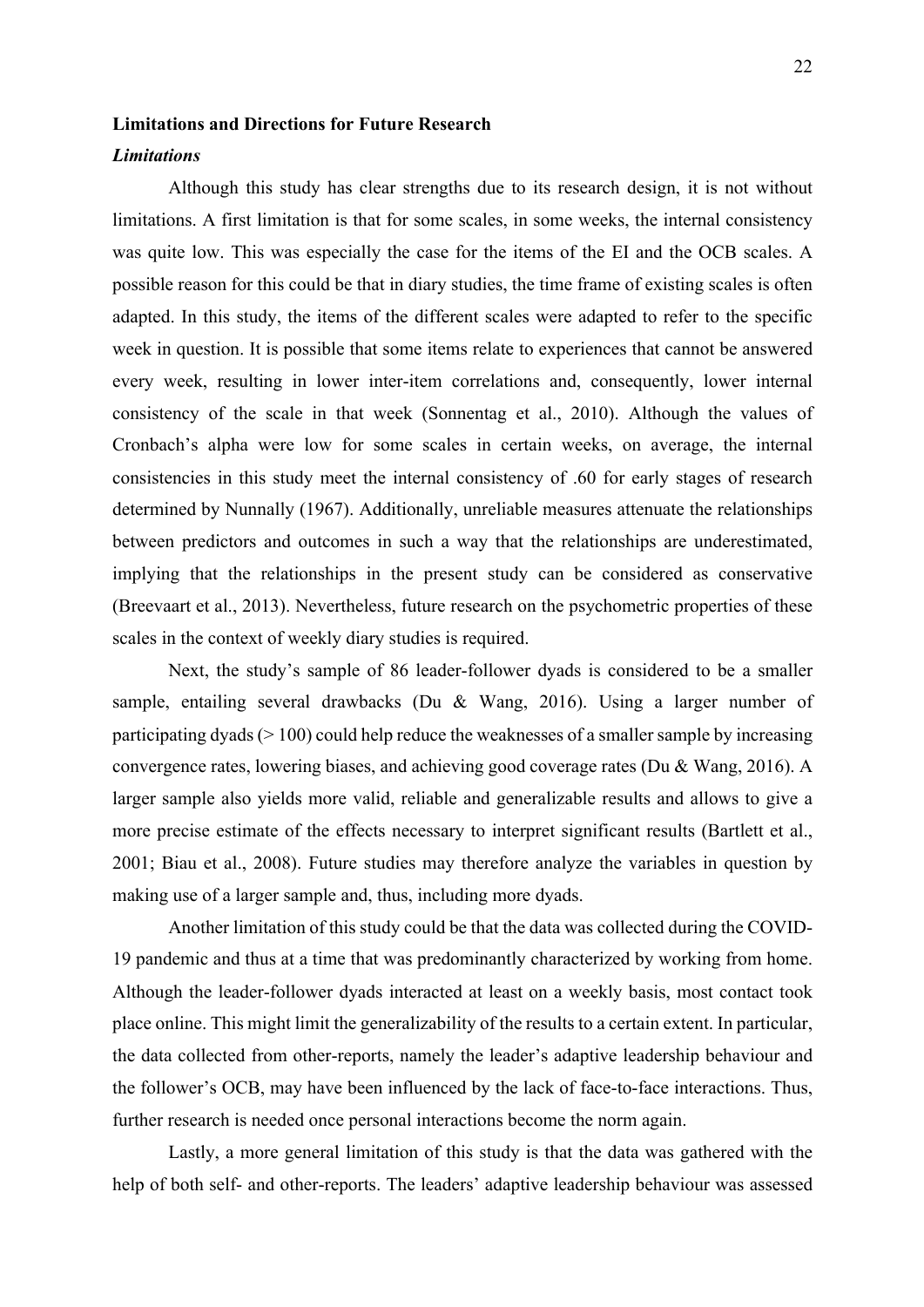by reports of their followers, while leaders assessed their follower's OCB. The leaders' experienced time pressure and EI were self-reported. This may potentially increase the risk of common method variance (Podsakoff et al., 2003). However, common method bias is rarely strong enough to bias results (Spector, 2006). To further allay such concerns, analyses focused on relationships between the variables at the within-person level of analysis. With this approach, predictor variables are centered at the person-mean and, thus, between-person variation is removed. As a result, findings cannot be distorted by individual difference variables (Hülsheger et al., 2018). Still, to alleviate this concern in future studies, predictor, moderator and criterion measures may be assessed at different times (Podsakoff et al., 2003).

## *Future research*

Future research may investigate the role of time pressure on adaptive leadership further. This study is one of few to suggest that time pressure has a positive effect on adaptive leadership behaviour, while others propose a negative association (e.g. Hunter et al., 2011; Eubanks & Mumford, 2010). In previous studies, time pressure has even been found to have a curvilinear relationship with several outcome variables, such as work engagement (Sheng et al., 2017). Additionally, Sheng et al. (2017) found that the curvilinear relationship between time pressure and outcomes can be attenuated by an individual's psychological capital or chronic sleep quality. Therefore, the exact relationship between time pressure and adaptive leadership behaviour should be further analysed in order to determine to what extent time pressure has a positive effect and when the effect becomes negative. Moreover, leaders' psychological capital and sleep quality, or the level of fatigue, may be included as moderating variables in this relationship in future research.

Additionally, future research may build upon and extend the current line of research by taking into account additional predictors of adaptive leadership behaviour. While the focus of this study was on time pressure as a predictor, this focus may be extended to include other work demands, such as psychological or physical demands, situational constraints and role conflict. Of course, other predictors unrelated to work demands such as personality traits or organisational climate may be included, to shed light on a broader range of antecedents of adaptive leadership behaviour. Additional moderating and outcome variables may be taken into account as well for a holistic and complete understanding of adaptive leadership behavior in the workplace.

The dynamic approach to emotional intelligence and its role in adaptive leadership behaviour should be further analysed in future studies with larger samples, as well as the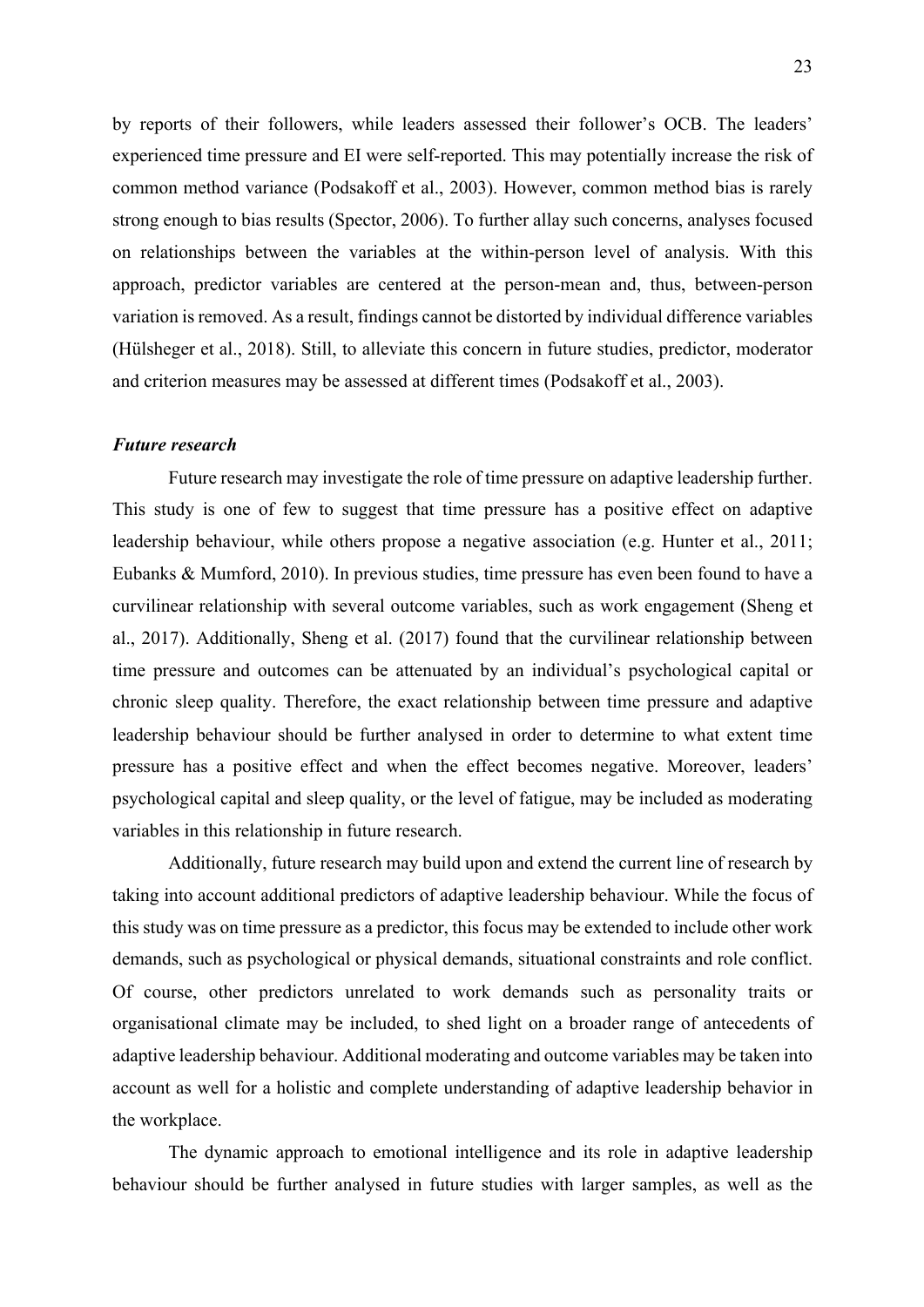influence of adaptive leadership behaviour on followers' OCB. Testing the hypothesized associations of this study with a larger sample in a future study would help to further review and investigate the results of the present study.

# **Practical Implications**

The results of this study help to understand the processes involved in adaptive leadership behaviour. In practice, this knowledge allows to understand the factors promoting adaptive leadership behaviour and hence permit organizations to create an optimal environment, as well as to facilitate and encourage the increased use of adaptive leadership behaviours. Organizations benefit from adaptive leaders as these individuals enable organizations to survive and remain competitive in these complex and ambiguous times (Uhl-Bien & Arena, 2017). It would be of interest to invest in training that promotes adaptive leadership behaviour. Before doing this, of course, more research needs to be done on the predictors and outcomes and, more generally, on the processes involved in adaptive leadership.

The positive association between time pressure and adaptive leadership behaviour forms a starting point, however. The suggestion that the use of heuristics could lead to more adaptive decisions should stimulate organizations to encourage the use of simple heuristics by adaptive leaders to better manage decision-making in complex and uncertain situations. To counter reluctance to rely solely on intuition, organizations and adaptive leaders could choose to combine the use of simple heuristics with statistical models, which has been shown to improve predictive accuracy even further (Artinger et al., 2015).

# **Conclusion**

In conclusion, this study investigated the relationships between time pressure and emotional intelligence as predictors of adaptive leadership behaviour and its influence on organizational citizenship behaviour. Using a weekly diary study with leader-follower dyads and a multi-level regression analysis, the current study contributes to the literature by shedding light on the processes involved in adaptive leadership behaviour, in particular on the positive association between time pressure and adaptive leadership behaviour. Future research on the mechanism and the boundary conditions of the relationship uncovered in this study is now required. Hopefully, this initial study, despite its limitations, sparks further research into this approach to understanding adaptive leadership.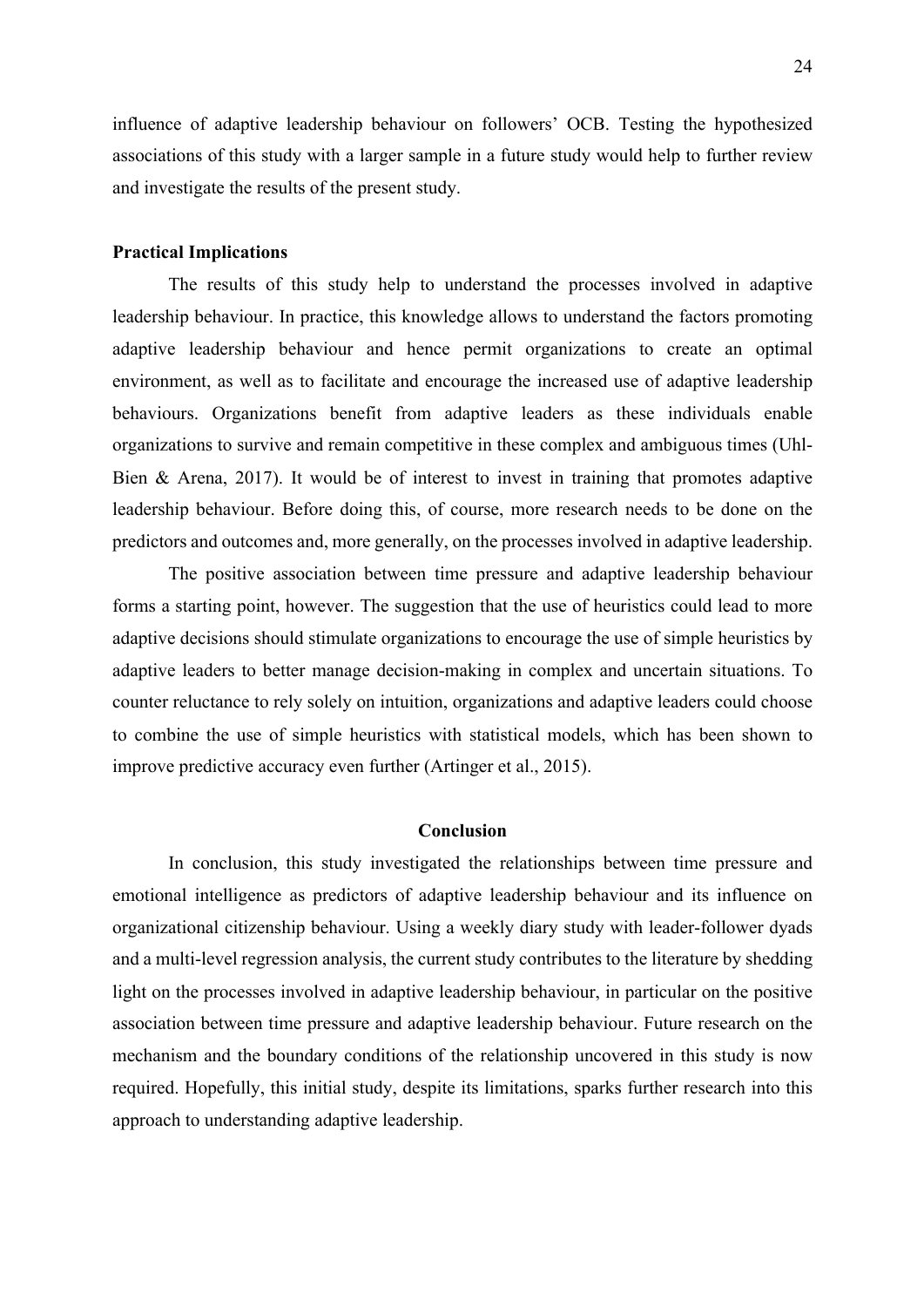## **References**

- Amsten, A. (1998). The biology of being frazzled. *Science, 280*, 1711-1713.
- Artinger, F., Petersen, M., Gigerenzer, G. & Weibler, J. (2015). Heuristics as adaptive decision strategies in management. *Journal of Organizational Behaviour, 36*, 33-52.
- Asgari, A., Mezginejad, S. & Taherpour, F. (2020). The Role of Leadership Styles in Organizational Citizenship Behavior Through the Mediation of Perceived Organizational Support and Job Satisfaction. *Innovar, 30*(75), 87-97.
- Bakker, A. B., & Demerouti, E. (2007). The job demands-resources model: State of the art. *Journal of Managerial Psychology, 22*, 309-328.
- Bakker, A. B., van Veldhoven, M. & Xanthopoulou, D. (2010). Beyond the Demand-Control Model: Thriving on High Job Demands and Resources. *Journal of Personnel Psychology, 9*(1), 3-16.
- Bambale, A., Shamsudin, F., & Subramaniam, C. (2011). Stimulating organizational citizenship behavior (OCB) research for theory development: Exploration of leadership paradigms. *International Journal of Academic Research in Business and Social Sciences, 1*, 48-69.
- Bartlett, J. E., Kotrlik, J. W. & Higgins, C. C. (2001). Organizational Research: Determining Appropriate Sample Size in Survey Research. *Information Technology, Learning, and Performance Journal, 19*(1), 43-50.
- Baum, R. J., & Wally, S. (2003). Strategic decision speed and firm performance. *Strategic Management Journal, 24*(11), 1107–1129.
- Biau, D. J., Kernéis, S. & Porcher, R. (2008). Statistics in Brief: The Importance of Sample Size in the Planning and Interpretation of Medical Research. *Clinical Orthopaedics and Related Research, 466*(9), 2282-2288.
- Binnewies, C., Sonnentag, S. & Mojza, E. J. (2010). Recovery during the weekend and fluctuations in weekly job performance: A week-level study examining intra-individual relationships. *Journal of Occupational and Organizational Psychology, 83*, 419-441.
- Blau, P. M. (1964). *Exchange and power in social life*. New York: Wiley.
- Breevaart, K., Bakker, A. B., Demerouti, E. & Derks, D. (2016). Who takes the lead? A multisource diary study on leadership, work engagement, and job performance. *Journal of Organizational Behavior, 37*, 309-325.
- Breevaart, K., Bakker, A., Hetland, J., Demerouti, E., Olsen, O. K. & Espevik, R. (2013). Daily transactional and transformational leadership and daily employee engagement. *Journal of Occupational and Organizational Psychology*, 1-20.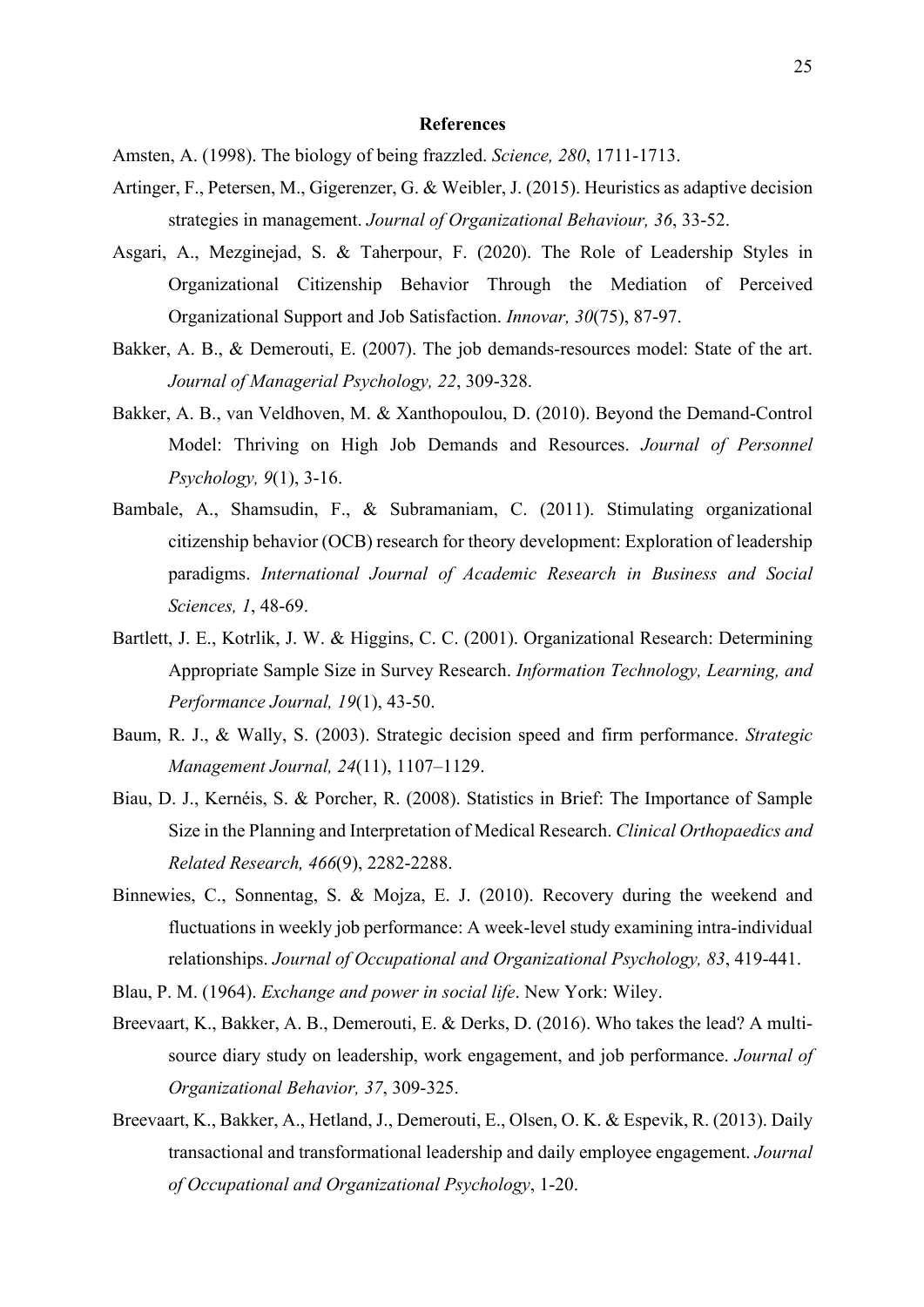- Brislin, R. W. (1970). Back-translation for cross-cultural research. *Journal of Cross-Cultural Psychology, 1*(3), 185-216.
- Burke, R., & Cooper, C. (2004). *Leading in turbulent times: Managing in the new world of work.* Malden: MA: Blackwell Publishing.
- DeRue, S. D. (2011). Adaptive leadership theory: Leading and following as a complex adaptive process. *Research in Organizational Behavior, 31*, 125-150.
- Debus, M. (2012). OCB-C 20 English-German. *Zürich*
- Dess, G., & Picken, J. (2000). Changing roles: Leadership in the 21st century. *Organizational Dynamics, 28*, 18-33.
- Diebig, M., Bormann, K. & Rowold, J. (2017). Day-level transformational leadership and followers' daily level of stress: a moderated mediation model of team cooperation, role conflict, and type of communication. *European Journal of Work and Organizational Psychology, 26*(2), 234-249.
- Dóci, E., Hofmans, J., Nijs, S. & Judge, T. A. (2020). Leaders under pressure: Time pressure and state core self-evaluations as antecedents of transformational leadership behaviour. *European Journal of Work and Organizational Psychology, 29*(4), 515-524.
- Driskell, J., & Salas, E. (1991). Group decision making under stress. *Journal of Applied Psychology, 76*, 473-478.
- Du, H. & Wang, L. (2016). The Impact of the Number of Dyads on Estimation of Dyadic Data Analysis Using Multilevel Modeling. *Methodology, 12*(1), 21-31.
- Elfenbein, H. A. (2016). Emotional division-of-labor: A theoretical account. *Research in Organizational Behavior, 36*, 1-26.
- Enders, C., & Tofighi, D. (2007). Centering predictor variables in cross-sectional multilevel models: A new look at an old issue. *Psychological Methods, 12*(2), 121-138.
- Eubanks, D., & Mumford, M. (2010). Leader errors and the influence on performance: An investigation of differing levels of impact. *The Leadership Quarterly, 21*, 809-825.
- Gibson, F., Fiedler, F., & Barrett, K. (1993). Stress, babble, and the utilization of the leader's intellectual abilities. *The Leadership Quarterly, 4*, 189-208.
- Harms, P., Credé, M., Tynan, M., Leon, M., & Jeung, W. (2017). Leadership and stress: A meta-analytical review. *The Leadership Quarterly, 28*, 178-194.
- Haun, V. C., Nübold, A. & Rigotti, T. (2020). Being Mindful at Work and at Home: A Diary Study on Predictors and Consequences of Domain-Specific Mindfulness. *Journal of Occupational Health Psychology, 25*(5), 315-329.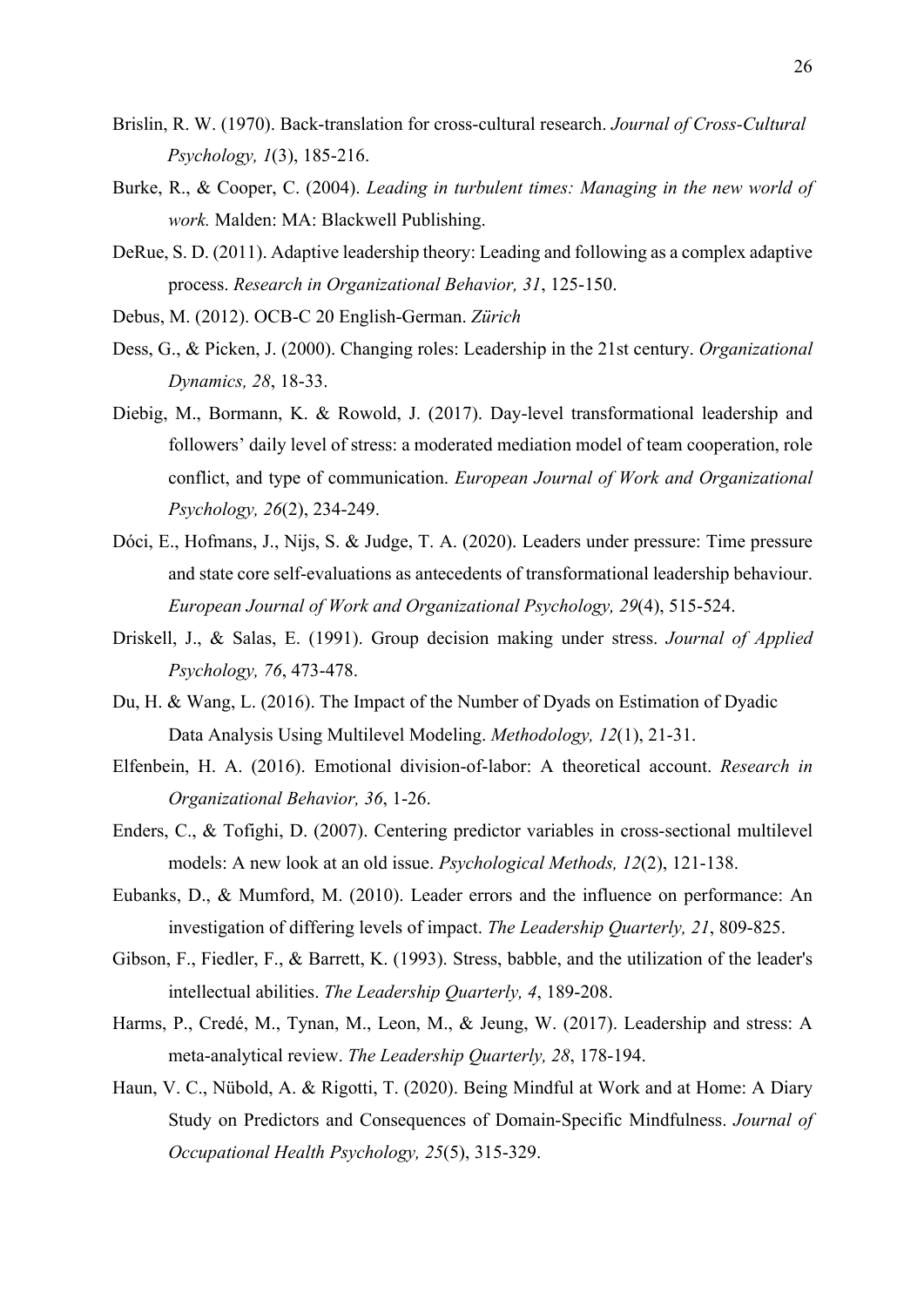- Heifetz, R. (2004). Encyclopedia of leadership adaptive work. In *Encyclopedia of Leadership* (pp. 9-14). Sage Publications, Inc.
- Hobfoll, S. E. (2001). The influence of culture, community, and the nested-self in the stress process: Advancing conservation of resources theory. *Applied Psychology: An International Review, 50*(3), 337-421.
- Hülsheger, U. R., Walkowiak, A. & Thommes, M. S. (2018). How can mindfulness be promoted? Workload and recovery experiences as antecedents of daily fluctuations in mindfulness. *Journal of Occupational and Organizational Psychology, 91*, 261-284.
- Hunter, S., Tate, B., Dzieweczynski, J., & Bedell-Avers, K. (2011). Leaders make mistakes: A multilevel consideration of why. *The Leadership Quarterly, 22*, 239-258.
- Johnson, R.E., Venus, M., Lanaj, K., Mao, C. & Chang, C. H. (2012). Leader identity as an antecedent of the frequency and consistency of transformational, consideration, and abusive leadership behaviors. *Journal of Applied Psychology, 97*, 1262–1272.
- Kahneman, D. (2011). *Thinking, fast and slow.* London: Macmillan.
- Kaplan, R., & Kaiser, R. (2003). Developing versatile leadership. *MIT Sloan Management Review, 44*(4), 19-26.
- Katz, D. (1964). The motivational basis of organizational behavior. *Behavioral Science, 9*, 131- 146.
- Khatri, N., & Ng, H. A. (2000). The role of intuition in strategic decision making. *Human Relations, 53*(1), 57–86.
- King, M., & Gardner, D. (2006). Emotional intelligence and occupational stress among professional staff in New Zealand. *International Journal of Organizational Analysis, 14*(3), 186-203.
- Krastev, I. D. & Stanoeva, G. V. (2013). Organizational citizenship behaviour and satisfaction with coworkers among Bulgarian teaching staff. *BJCEM, 1*(1), 40-47.
- Kuonath, A., Specht, J., Kühnel, J., Pachler, D., & Frey, D. (2017). Keeping up day-specific effects of transformational leadership: the role of followers' emotion regulation. *European Journal of Work and Organizational Psychology, 26*(6), 828-843.
- LePine, J. A., Podsakoff, N. P., & LePine, M. A. (2005). A meta-analytic test of the challenge stressor-hindrance stressor framework: An expla- nation for inconsistent relationships among stressors and performance. *Academy of Management Journal, 48,* 764–775.
- Lewis, G. M., Neville, C. & Ashkanasy, N. M. (2017). Emotional intelligence and affective events in nurse education: A narrative review. *Nurse Education Today, 53*, 34-40.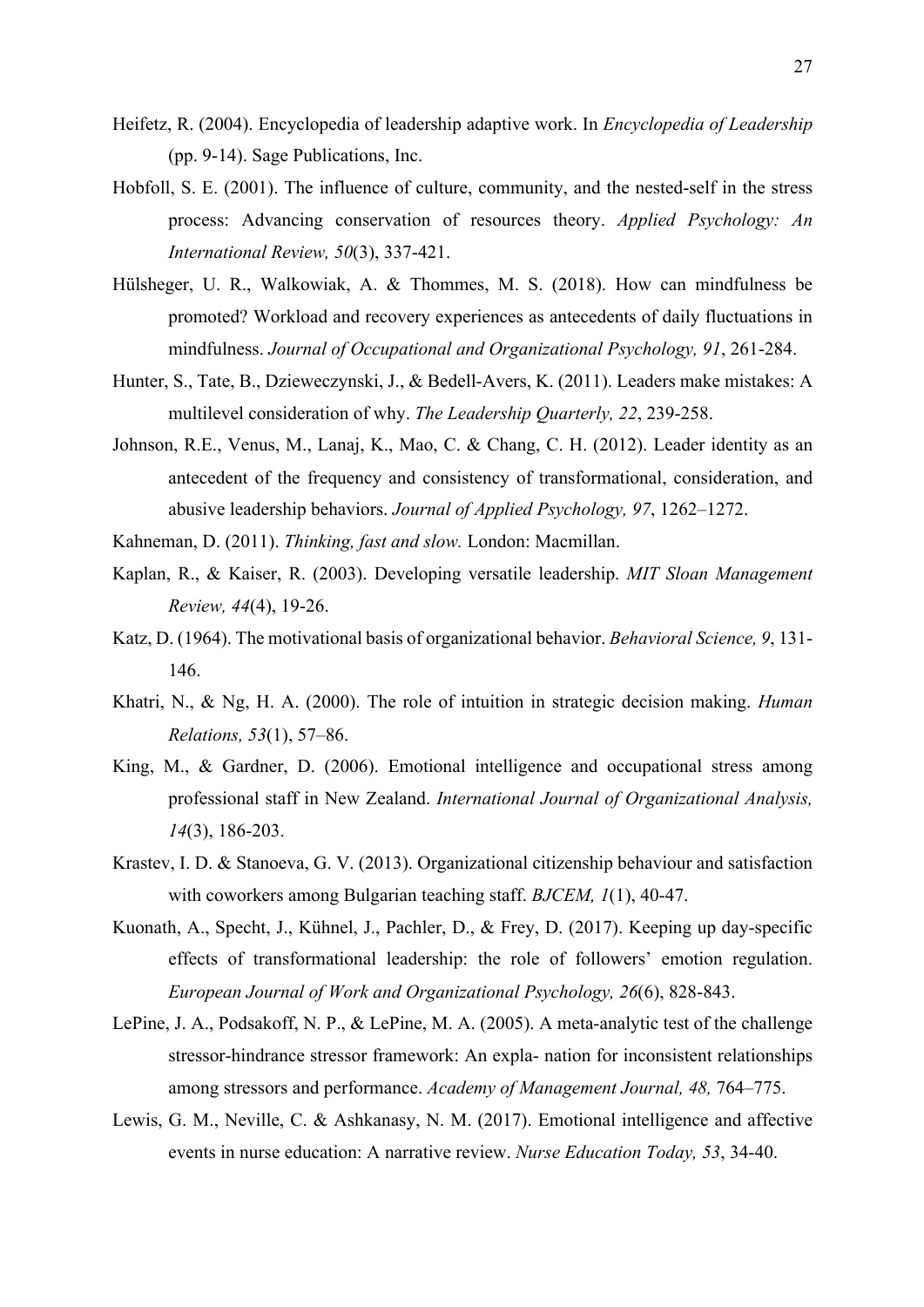- Melamed, S., Shirom, A., Toker, S., Berliner, S., & Shapira, I. (2006). Burnout and risk of cardiovascular disease: Evidence, possible causal paths, and promising research directions. *Psychological Bulletin, 132*(3), 327-353.
- Mumford, M., Friedrich, T., Caughron, J., & Bryne, C. (2007). Leader cognition in real-world settings: How do leaders think about crises? *The Leadership Quarterly, 18*, 515-543.
- Muraven, M. & Slessareva, E. (2003). Mechanisms of Self-Control Failure: Motivation and Limited Resources. *Personality and Social Psychology Bulletin, 29*(7), 894-906.
- Nöthel, S., Nübold, A., Uitdewilligen, S., Schepers, J., & Hülsheger, U. (2021). Development and Validation of the Adaptive Leadership Behavior Scale (ALBS). *In press.*
- Nunnally, J. (1967). *Psychometric methods.* New York, NY: McGraw Hill.
- Ohly, S., Sonnentag, S., Niessen, C., & Zapf, D. (2010). Diary studies in organizational research: An introduction and some practical recommendations. *Journal of Personnel Psychology, 9*(2), 79-93.
- Ordóñez, L. D., Benson, L. & Pittarello, A. (2015). Time‐pressure perception and decision making. In G. Keren & G. Wu, *The Wiley Blackwell Handbook of Judgment and Decision Making*, First Edition. John Wiley & Sons, Ltd.
- Organ, D., Podsakoff, P., & MacKenzie, S. (2006). *Organizational citizenship behavior: Its nature, antecedents, and consequences.* London: Sage Publications.
- Pekaar, K.A., van der Linden, D., Bakker, A. B. & Born, M. Ph. (2017). Emotional intelligence and job performance: The role of enactment and focus on others' emotions. *Human Performance, 30*(2-3), 135-153.
- Ployhart, R., & Bliese, P. (2006). Individual adaptability (I-ADAPT) theory: Conceptualizing the antecedents, consequences, and measurement of individual differences in adaptability. In *Understanding adaptability: A prerequisite for effective performance within complex environments.* Emeral Group Publishing Limited.
- Podsakoff, P. M., MacKenzie, S. B., Lee, J. Y., & Podsakoff, N. P. (2003). Common method biases in behavioral research: A critical review of the literature and recommended remedies. *Journal of Applied Psychology, 88*, 879–903.
- Podsakoff, P., MacKenzie, S., Paine, J., & Bachrach, D. (2000). Organizational citizenship behaviors: A critical review of the theoretical and empirical literature and suggestions for future research. *Journal of Management, 26*(3), 513-563.
- Reina, C. S. (2015). *Adapting leader behaviors to achieve follower effectiveness: A mindful approach to situational leadership* [Doctoral Dissertation*,* Arizona State University].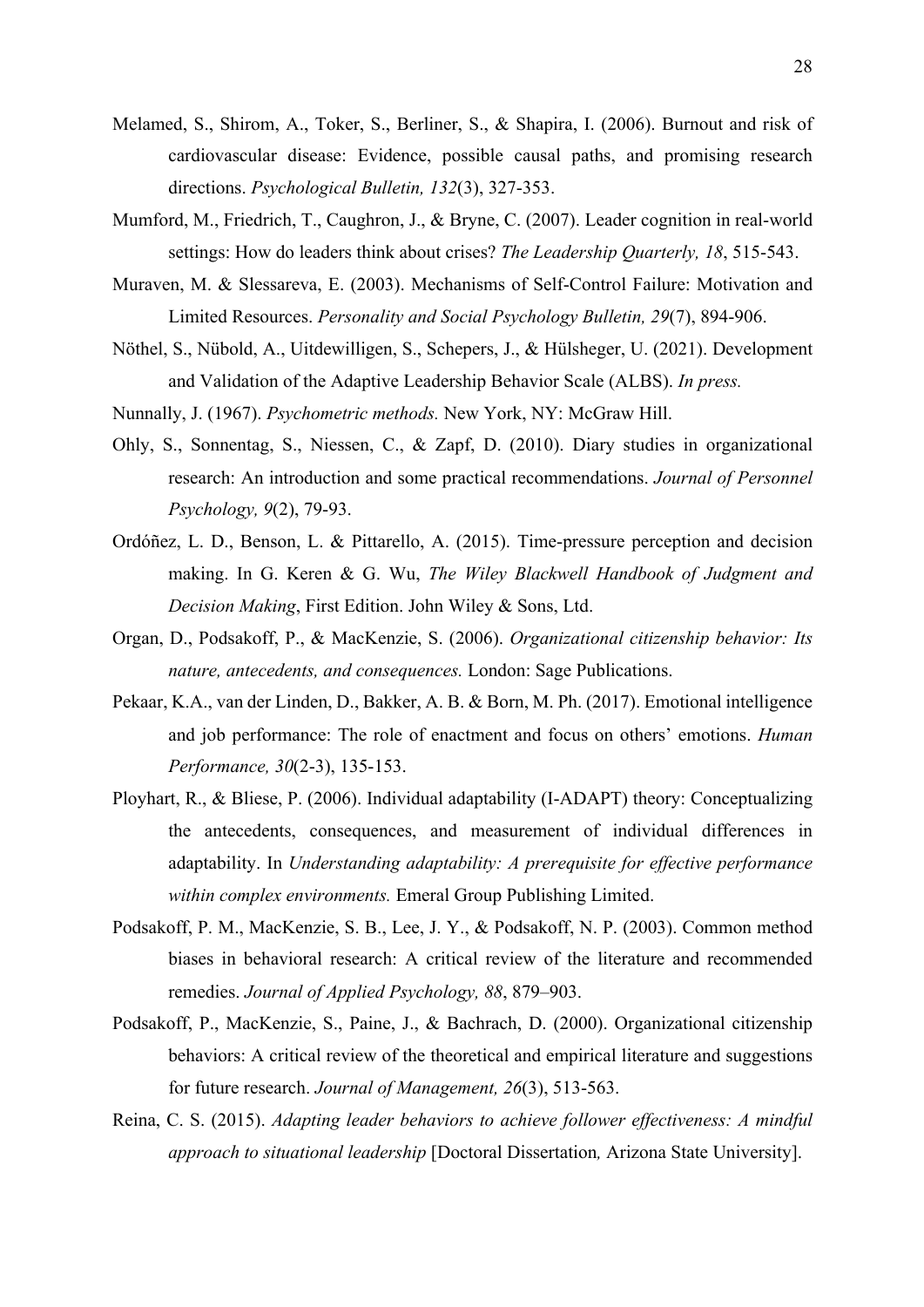- Rockwood, N. H. (2017). *Advancing the formulation and testing of multilevel mediation and moderated mediation models* [Unpublished master's thesis]. The Ohio State University, Columbus, OH.
- Salovey, P., Woolerey, A., & Mayer, J. (2001). Emotional intelligence: Conceptualization and measurement. In G. Fletcher, & M. Clark, *The Blackwell Handbook of Social Psychology (Volume 2: Interpersonal Processes).* Oxford: Blackwell Publishers.
- Sheng, X., Wang, Y., Hong, W., Zhu, Z. & Zhang, X. (2017). The Curvilinear Relationship Between Daily Time Pressure and Work Engagement: The Role of Psychological Capital and Sleep. *International Journal of Stress Management, 26*(1), 25-35.
- Slaski, M., & Cartwright, S. (2002). Health performance and emotional intelligence: An exploratory study of retail managers. *Stress and Health, 18*(2), 63-68.
- Sonnentag, S., Dormann, C., & Demerouti, E. (2010). Not all days are equal: The concept of SWE. In M. P. Leiter, & A. B. Bakker (Eds.), *Work engagement: A handbook of essential theory and research*, 25–38. New York, NY: Psychology Press.
- Spector, P. E. (2006). Method variance in organizational research: Truth or urban legend? *Organizational Research Methods, 9*, 221–232.
- Spector, P., Bauer, J., & Fox, S. (2010). Meausrement artifacts in the assessment of counterproductive work behavior and organizational citizenship behavior: Do we know what we think we know? *Journal of Applied Psychology, 95*(4), 781-790.
- Thompson, H. (2010). *The stress effect: Why smart leaders make dumb decisions-and what to do about it.* San Francisco, CA: Jossey-Bass.
- Tims, M., Bakker, A. B., Xanthopoulou, D. (2011). Do transformational leaders enhance their followers' daily work engagement? *The Leadership Quarterly, 22*, 121-131.
- Uhl-Bien, M. & Arena, M. (2017). Complexity leadership: Enabling people and organizations for adaptability. *Organizational Dynamics, 46*(1), 9–20.
- Van Veldhoven, M., & Meijman, T. (1994). *Het meten van psychosociale arbeidsbelasting met een vragenlijst: De Vragenlijst Beleving en Beoordeling van de Arbeit (VBBA).* Amsterdam: Nederlands Instituut voor Arbeitsomstandingheden.
- Vigoda-Gadot, E. (2006). Compulsory citizenship behavior: Theorizing some dark sides of the good soldier syndrome in organizations. *Journal of the Theory of Social Behavior, 36*(1), 77-93.
- Vroom, V. H. (1964). *Work and motivation*. New York, NY: Wiley.